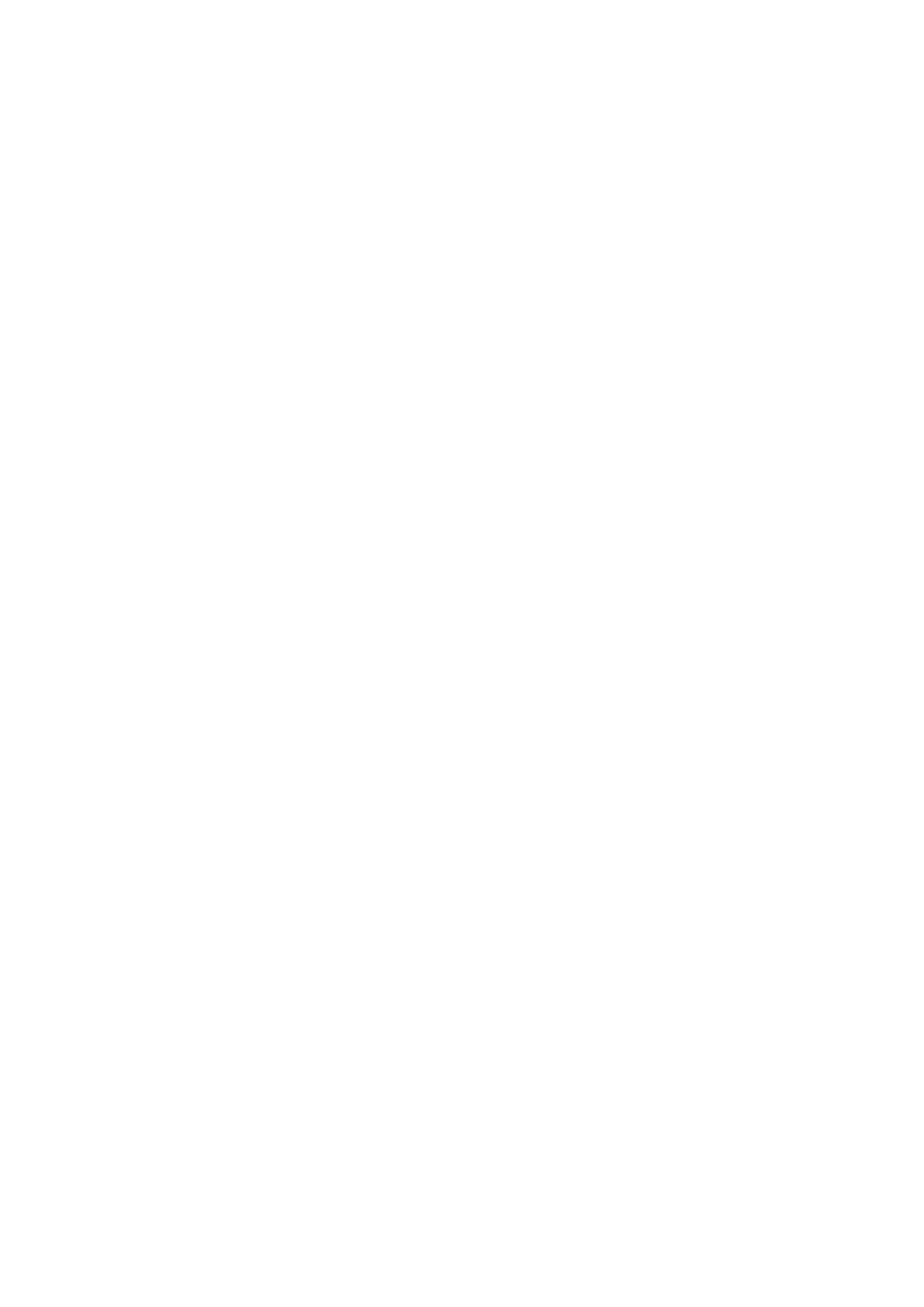*I certify that this public bill, which originated in the Legislative Assembly, has finally passed the Legislative Council and the Legislative Assembly of New South Wales.*

> *Clerk of the Legislative Assembly. Legislative Assembly, Sydney, , 2013*



New South Wales

# **Crimes (Criminal Organisations Control) Amendment Bill 2013**

Act No , 2013

An Act to amend the *Crimes (Criminal Organisations Control) Act 2012* with respect to the control of criminal organisations and their members.

*I have examined this bill and find it to correspond in all respects with the bill as finally passed by both Houses.*

*Assistant Speaker of the Legislative Assembly.*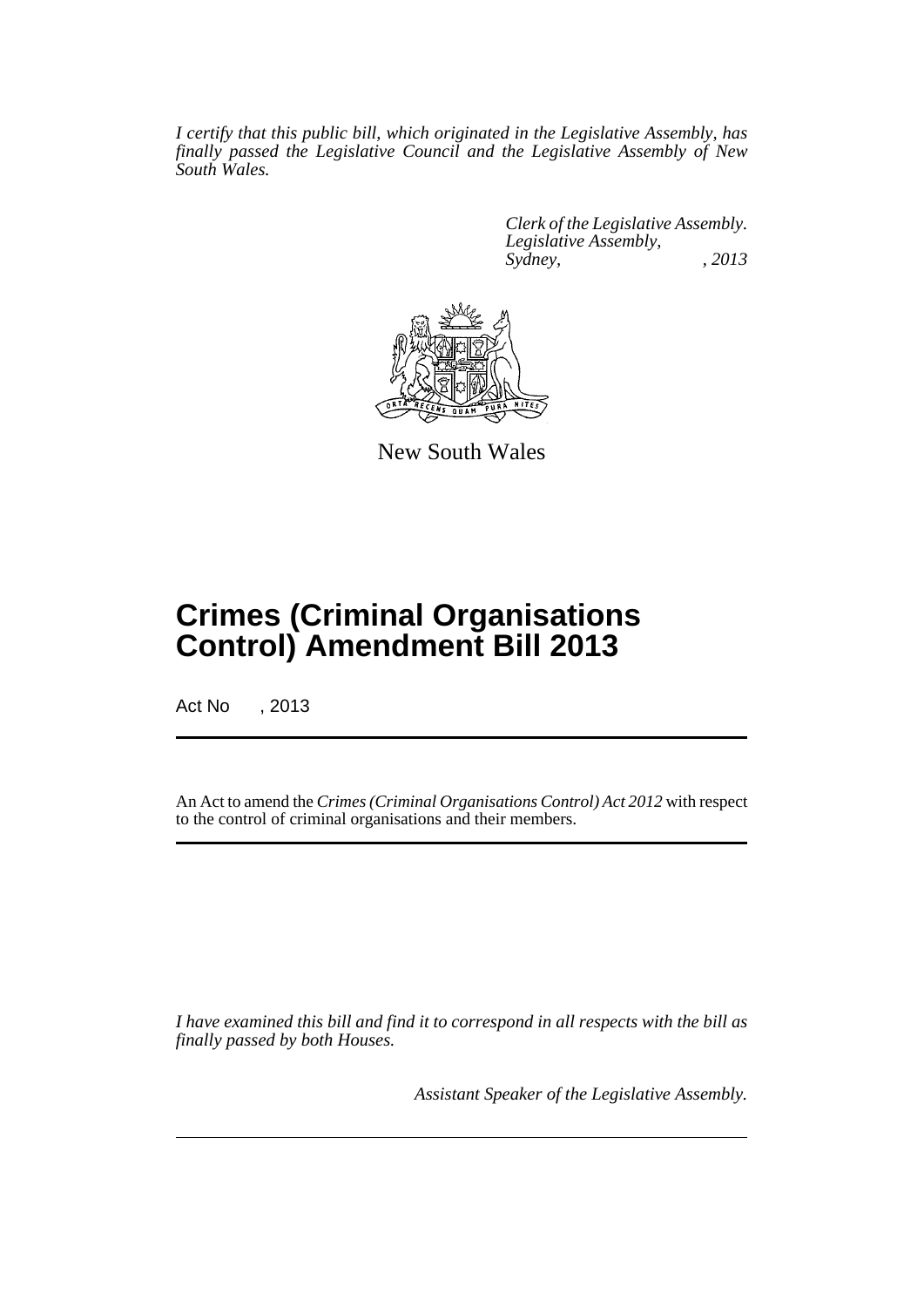## <span id="page-3-0"></span>**The Legislature of New South Wales enacts:**

## **1 Name of Act**

This Act is the *Crimes (Criminal Organisations Control) Amendment Act 2013*.

## <span id="page-3-1"></span>**2 Commencement**

This Act commences on the date of assent to this Act.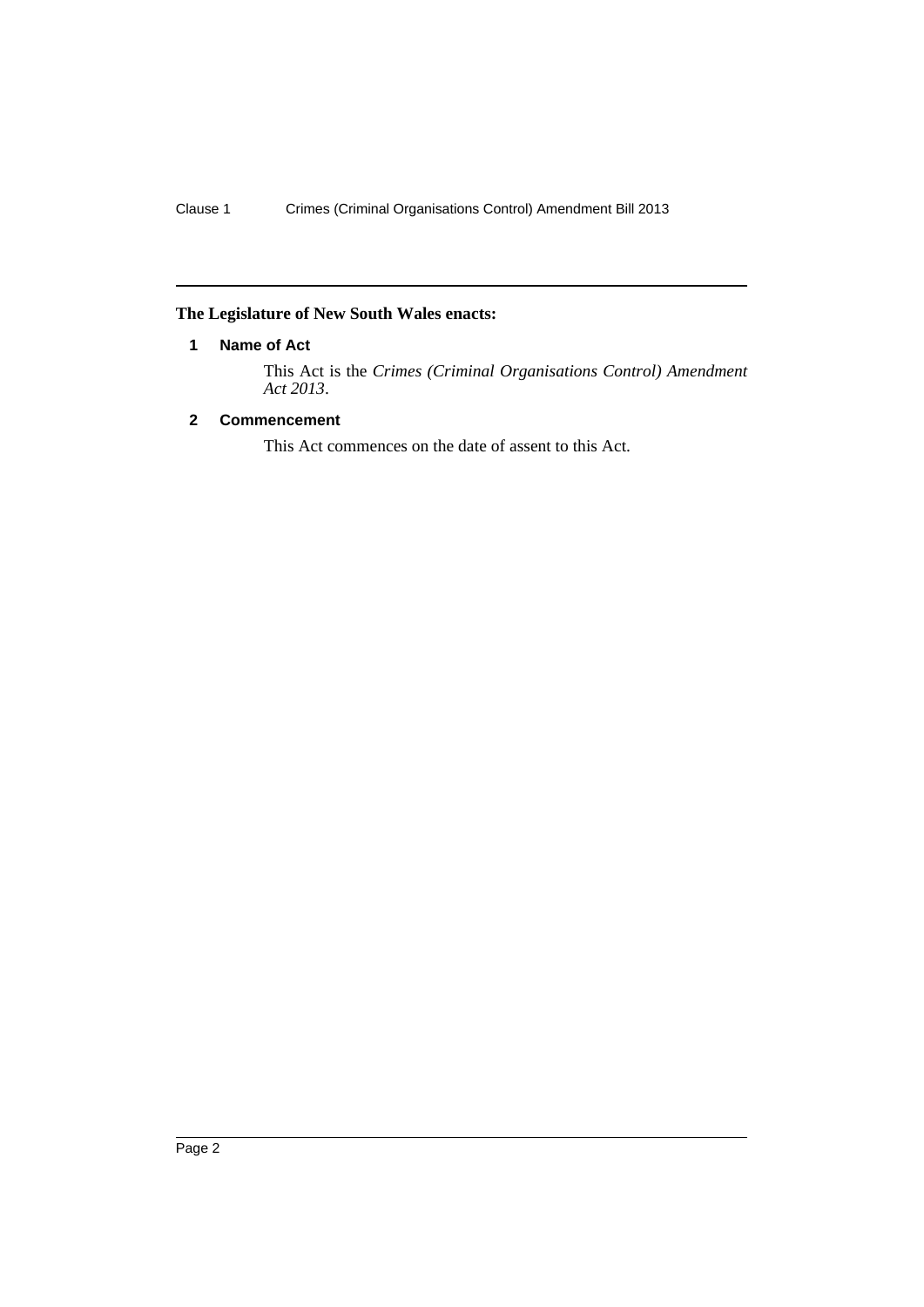Amendment of Crimes (Criminal Organisations Control) Act 2012 No 9 Schedule 1

# <span id="page-4-0"></span>**Schedule 1 Amendment of Crimes (Criminal Organisations Control) Act 2012 No 9**

## **[1] Section 3 Definitions**

Omit the definition of *declared organisation* from section 3 (1). Insert instead: *criminal organisation* or *declared organisation* means an organisation subject to a declaration under Part 2 that is in force. **Note.** Section 27H provides that a registered interstate declaration operates in New South Wales as if it were a declaration under Part 2.

## **[2] Section 3 (1)**

Insert in alphabetical order in section 3 (1):

*conviction* includes a finding of guilt by any court, whether or not a conviction is recorded.

**[3] Section 3 (1), definition of "eligible Judge"**

Omit the definition.

**[4] Section 3 (1), definition of "protected submission"**

Omit the definition.

## **[5] Section 3 (1), definition of "serious criminal activity"**

Omit the definition. Insert instead:

*serious criminal activity* means any of the following:

- (a) committing a serious criminal offence within the meaning of section 6 of the *Criminal Assets Recovery Act 1990*,
- (b) obtaining material benefits from conduct that constitutes any such offence,

whether or not any person has been charged with or convicted of any such offence.

**[6] Section 3 (1), definition of "serious violence offence"**

Omit the definition.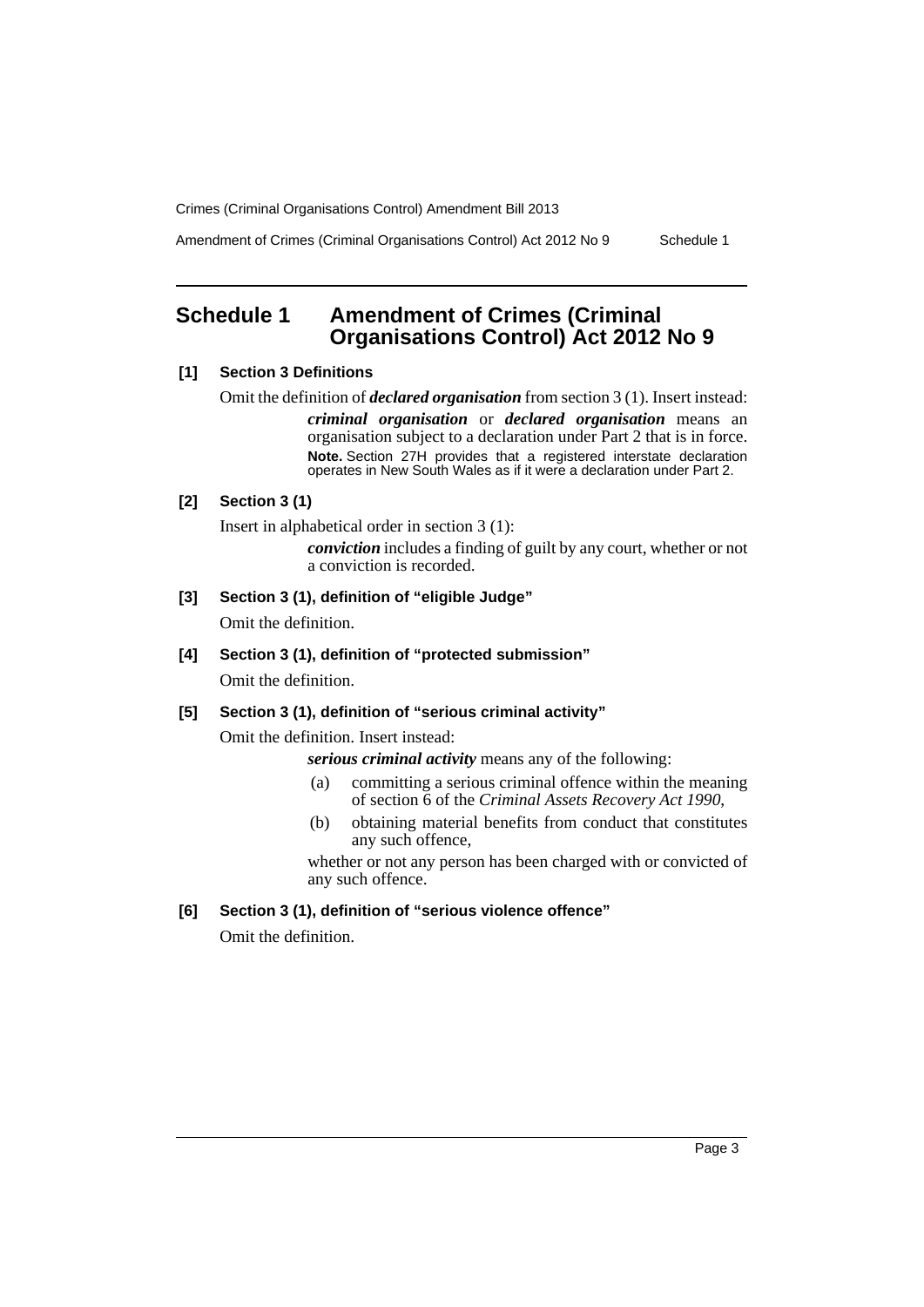Schedule 1 Amendment of Crimes (Criminal Organisations Control) Act 2012 No 9

## **[7] Part 2**

Omit the Part. Insert instead:

## **Part 2 Criminal organisations**

#### **5 Commissioner may apply for declaration**

- (1) The Commissioner may apply to the Court for a declaration that a particular organisation (the *respondent*) is a criminal organisation for the purposes of this Act.
- (2) The application must:
	- (a) be in writing, and
	- (b) identify the organisation, and
	- (c) describe the nature of the organisation and any of its distinguishing characteristics, and
	- (d) set out the grounds on which the declaration is sought, and
	- (e) set out the information supporting the grounds on which the declaration is sought, and
	- (f) set out details of any previous application for a declaration of the organisation and the outcome of that application, and
	- (g) state that a response to the application may be filed under section 6.
- (3) The application must be accompanied by any affidavit the Commissioner intends to rely on at the hearing of the application.
- (4) For the purposes of subsection (2) (b), it is sufficient if the organisation is identified by specifying its name or the name by which it is commonly known or by providing other particulars about the organisation.
- (5) The application, with any accompanying affidavit, must:
	- (a) be filed in the Court, and
	- (b) on filing, have as the return date for the hearing fixed by the registrar of the Court a day within 35 days after the filing, and
	- (c) after being filed, be served by the Commissioner on the respondent:
		- (i) by personal service within 7 business days after the filing, or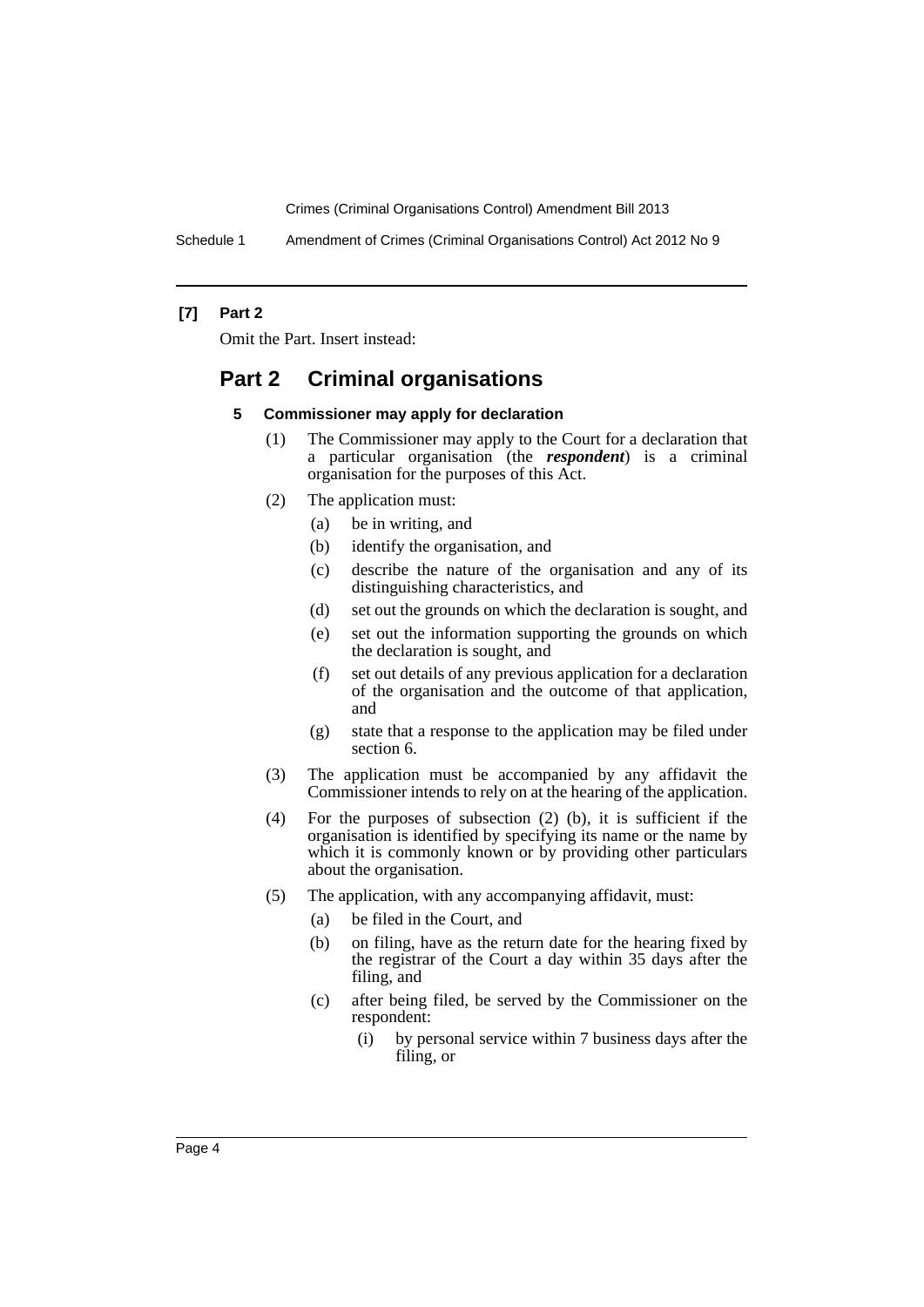Amendment of Crimes (Criminal Organisations Control) Act 2012 No 9 Schedule 1

- (ii) if personal service is not practicable, or if the respondent is an unincorporated association or group, by public notice within 10 days after the filing.
- (6) The Court may extend the return date under this section on such conditions the Court considers appropriate.

#### **6 Response by respondent**

- (1) The respondent may file a response to the application under this Part.
- (2) The response must set out the facts relied on by the respondent in response to the application.
- (3) The respondent must file the response at least 5 business days before the return date fixed by the registrar of the Court.
- (4) The response must be accompanied by any affidavit the respondent intends to rely on at the hearing of the application.

#### **7 Court may make a declaration**

- (1) The Court may make a declaration that the respondent is a criminal organisation for the purposes of this Act if the Court is satisfied that:
	- (a) the respondent is an organisation, and
	- (b) members of the organisation in New South Wales associate for the purpose of organising, planning, facilitating, supporting or engaging in serious criminal activity, and
	- (c) the continued existence of the organisation is an unacceptable risk to the safety, welfare or order of the community in this State.
- (2) In considering whether or not to make a declaration, the Court must have regard to:
	- (a) the following information before the Court:
		- (i) information suggesting a link exists between the organisation and serious criminal activity in New South Wales,
		- (ii) any conviction for current or former members of the organisation in New South Wales,
		- (iii) information suggesting current or former members of the organisation in New South Wales have been, or are, involved in serious criminal activity, whether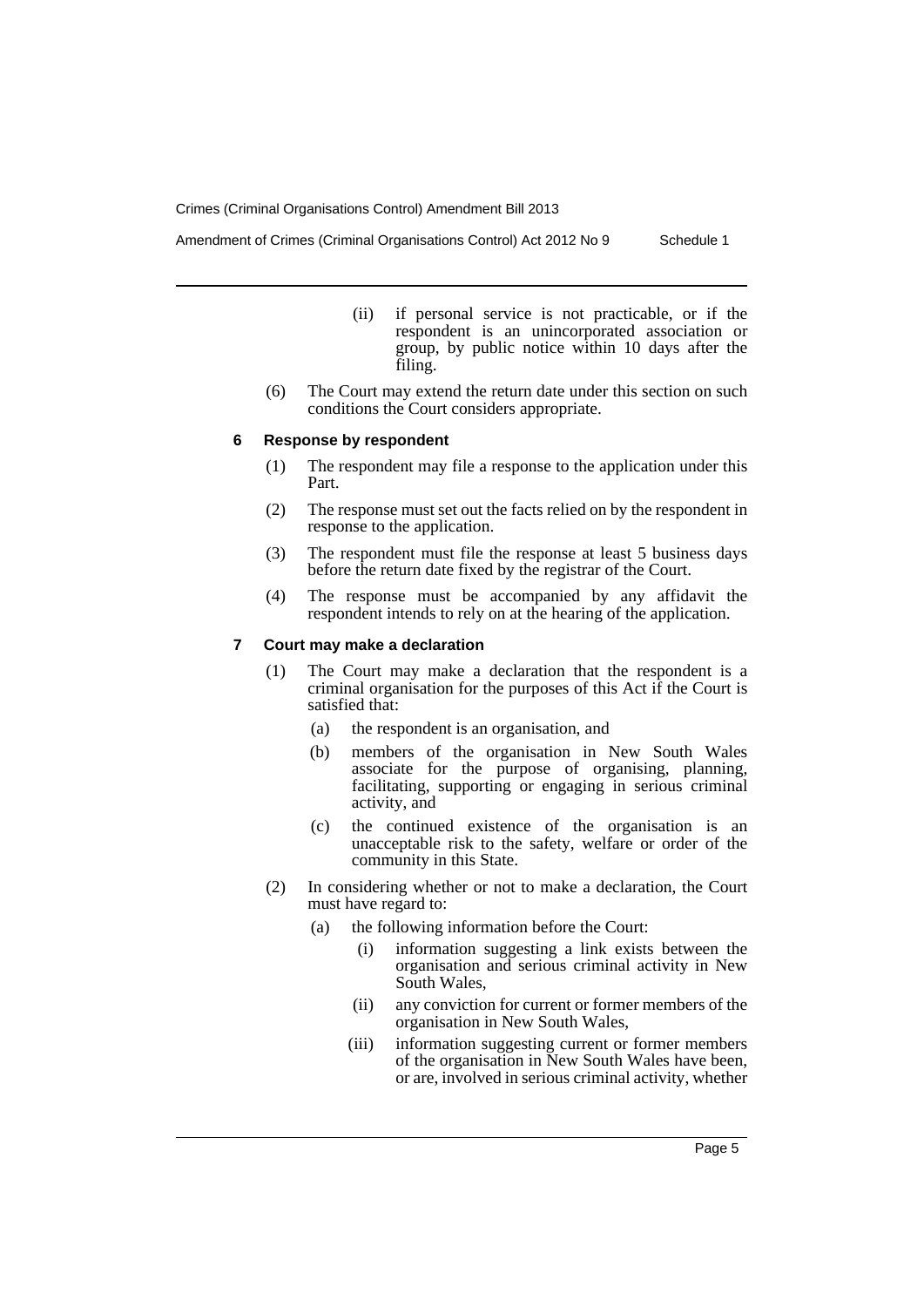Schedule 1 Amendment of Crimes (Criminal Organisations Control) Act 2012 No 9

directly or indirectly and whether or not the involvement resulted in convictions,

- (iv) information suggesting members of an interstate or overseas chapter or branch of the organisation associate for the purpose of organising, planning, facilitating, supporting or engaging in serious criminal activity, and
- (b) anything else the Court considers relevant.
- (3) A declaration may be made whether or not the respondent is present or makes submissions.
- (4) The Court may, for the purpose of making the declaration, be satisfied that members of an organisation associate for the purpose of organising, planning, facilitating, supporting or engaging in serious criminal activity:
	- (a) whether all the members in New South Wales associate for that purpose or only some of the members, and
	- (b) whether members in New South Wales associate for that purpose for the same serious criminal activities or different ones, and
	- (c) whether or not the members in New South Wales also associate for other purposes.
- (5) For the purposes of subsection (4) (a), the Court may act on the basis of satisfaction that only some of the members in New South Wales associate for the purpose mentioned in the subsection only if the Court is satisfied that those members constitute a significant group within the organisation in New South Wales, either:
	- (a) in terms of their numbers, or
	- (b) in terms of their capacity to influence the organisation or its members in New South Wales.
- (6) A declared organisation is taken to include any organisation into which the members substantially restructure themselves with or without dissolving the organisation named in the declaration.

#### **8 Notice of declaration**

(1) As soon as reasonably practicable after a declaration is made under this Part, the Commissioner must publish notice of the declaration in the Gazette and in at least one newspaper circulating throughout the State.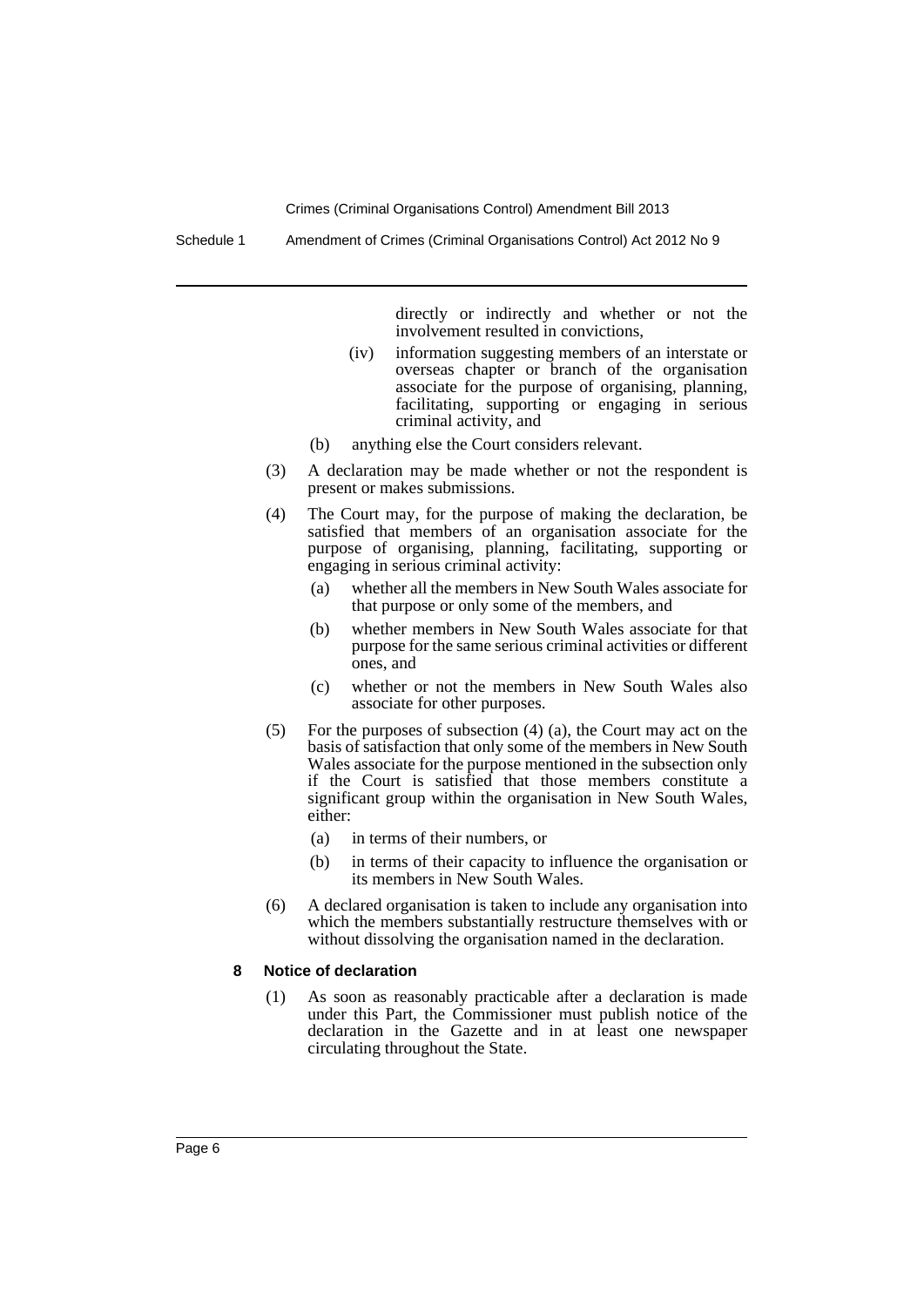Amendment of Crimes (Criminal Organisations Control) Act 2012 No 9 Schedule 1

(2) The declaration is of no effect until it is published under subsection  $(1)$ .

## **9 Duration of declaration**

- (1) A declaration under this Part remains in force for a period of 5 years after the day on which it is made, unless sooner revoked or unless renewed.
- (2) A change in the name or membership of a criminal organisation does not affect the declaration.

## **10 Revocation of declaration**

- (1) The Court may revoke a declaration under this Part on an application under this section.
- (2) An application may be made by:
	- (a) the Commissioner, at any time, or
	- (b) the declared organisation or a member of the declared organisation, subject to this section.
- (3) An application must:
	- (a) be in writing, and
	- (b) set out the grounds on which the revocation is sought, and
	- (c) set out the information supporting the grounds on which the revocation is sought.
- (4) The application must be accompanied by any affidavit the applicant intends to rely on at the hearing of the application.
- (5) The Commissioner is a party to any proceedings for an application by the declared organisation or a member of the declared organisation.
- (6) The applicant must serve a copy of the application, with any accompanying affidavit, on the other party to the proceedings as soon as reasonably practicable after the application is filed.
- (7) If the Commissioner is the applicant, service on the other party must be:
	- (a) by personal service, or
	- (b) if personal service is not practicable or the other party is an unincorporated association or group, by public notice.
- (8) The Court may revoke a declaration on the application of the declared organisation or a member of the declared organisation only if satisfied that there has been a substantial change in the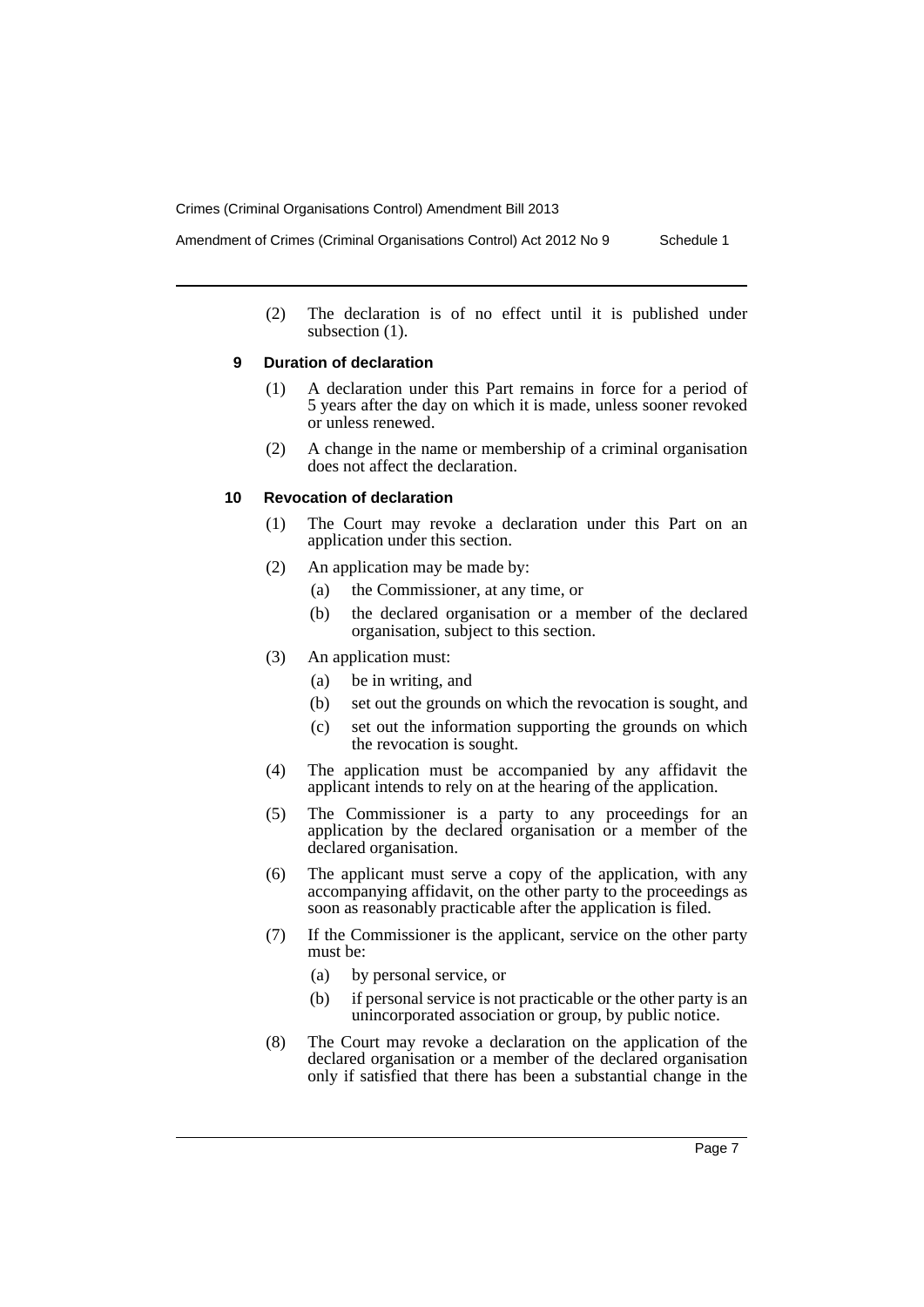nature or membership of the declared organisation to the extent that:

- (a) members of the organisation in New South Wales no longer associate for the purpose of organising, planning, facilitating, supporting or engaging in serious criminal activity, and
- (b) the continued existence of the organisation no longer represents an unacceptable risk to the safety, welfare or order of the community in this State.
- (9) A declared organisation or a member of a declared organisation may not apply for the revocation of a declaration until at least 3 years after the declaration is made.
- (10) The total number of applications for revocation made by the declared organisation and all members of the declared organisation cannot be more than 2 during the first 5 years after the declaration is made.
- (11) As soon as reasonably practicable after the revocation or expiration of a declaration, the Commissioner must publish notice of the revocation or expiration in the Gazette and in at least one newspaper circulating throughout the State.

#### **11 Stated reasons for making or revoking declaration**

- (1) The Court is to provide a written statement of reasons for any decision to make or revoke a declaration under this Part, or for refusing an application for a declaration or the revocation of a declaration.
- (2) This section does not authorise or require the disclosure of information if an obligation to maintain confidentiality exists (whether under Part 3B or under any other Act or law).

#### **12 Renewal or extension of declarations**

- (1) A declaration under this Part may be renewed at any time before or after the declaration expires.
- (2) For that purpose, the provisions of this Act applying to an application for the making of a declaration apply as if reference to the making of the declaration were a reference to the renewal of the declaration.
- (3) It does not matter how often declarations are renewed.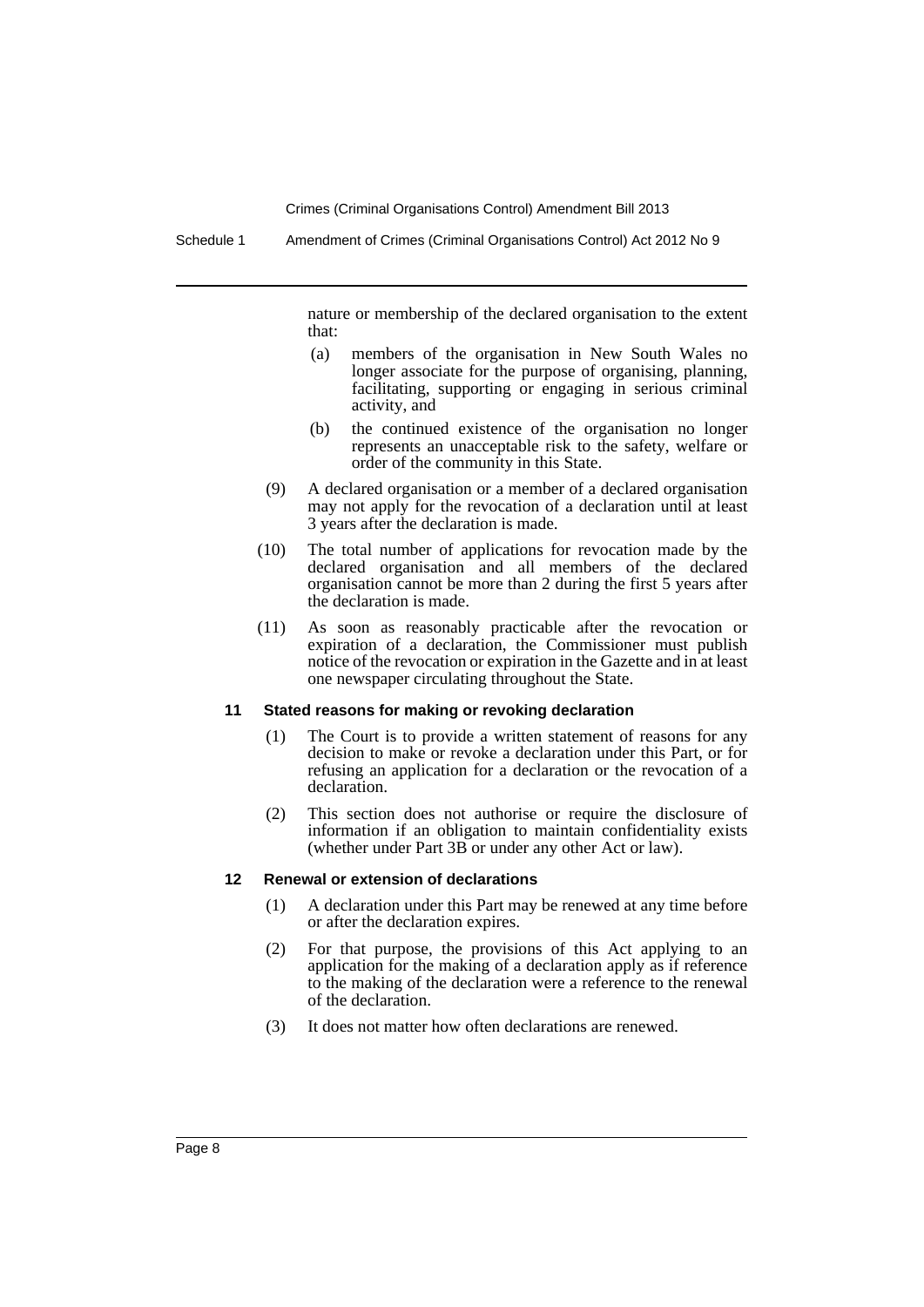Amendment of Crimes (Criminal Organisations Control) Act 2012 No 9 Schedule 1

## **13 Right of appeal**

- (1) Section 24 applies to a decision of the Court under this Part in the same way it applies to a decision of the Court in relation to the making of a control order.
- (2) In that case, a reference to a controlled member is taken to be a reference to a declared organisation.

## **[8] Sections 16 and 21**

Omit "section 28" wherever occurring. Insert instead "Part 3B".

## **[9] Parts 3A and 3B**

Insert after Part 3:

# **Part 3A Reciprocal recognition and enforcement of declarations and orders**

## **Division 1 Preliminary**

## **27A Definitions**

In this Part:

*interstate control order* means an order made under a provision of a law of another State or Territory that is prescribed by the regulations for the purposes of this definition.

*interstate declaration* means a declaration made under a provision of a law of another State or Territory that is prescribed by the regulations for the purposes of this definition.

*registrar* means a person who is:

- (a) appointed in accordance with section 120 of the *Supreme Court Act 1970*, and
- (b) nominated by the Principal Registrar of the Court for the purposes of this Part.

*respondent* means the organisation the subject of an interstate declaration or the person the subject of an interstate control order (as the case may be).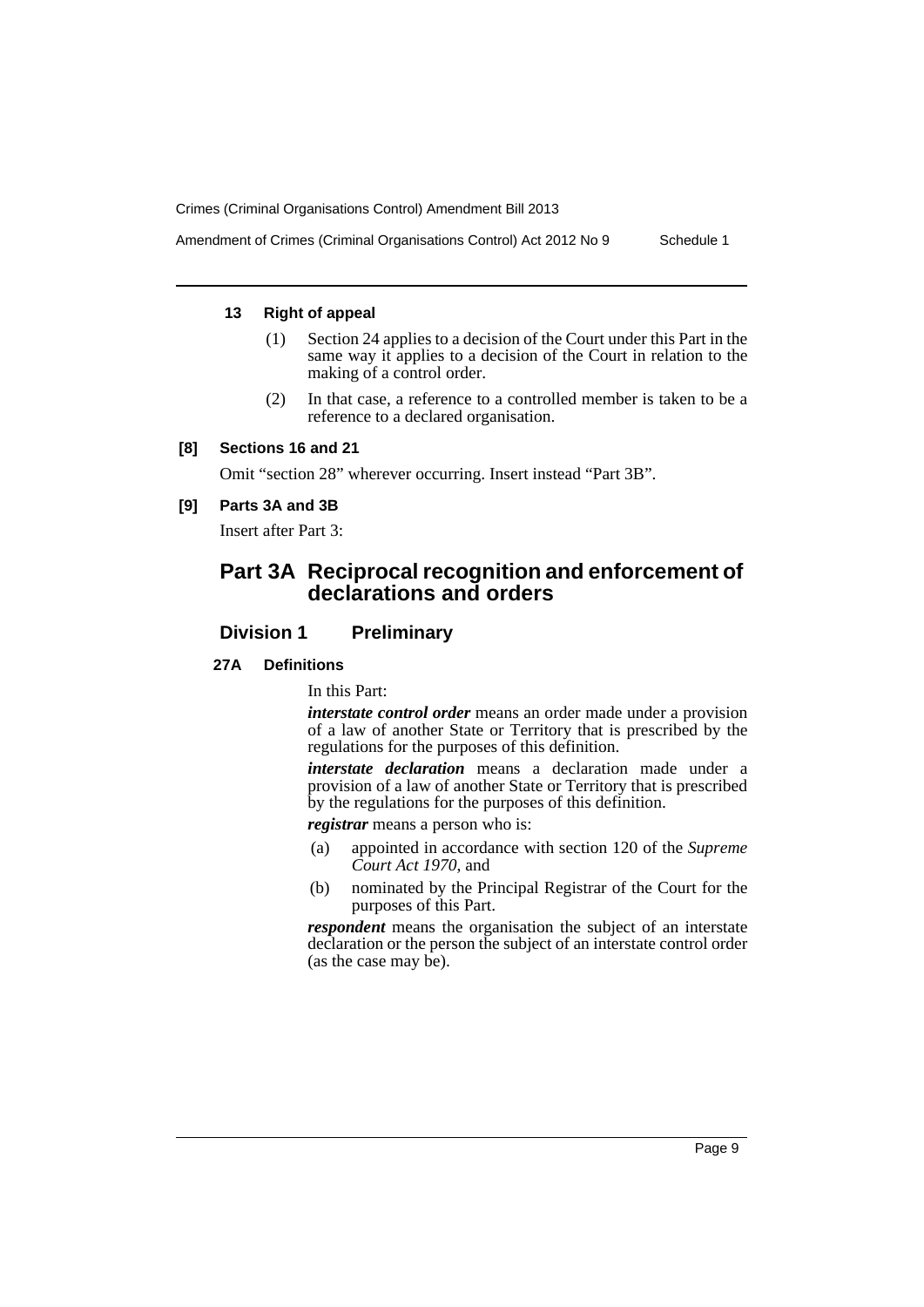## **Division 2 Registration of interstate declaration in New South Wales**

#### **27B Application for registration of interstate declaration in New South Wales**

- (1) The Commissioner may apply to the registrar for the registration of an interstate declaration.
- (2) An application for registration must:
	- (a) be made in writing, and
	- (b) be accompanied by an affidavit from the Commissioner including or accompanied by the following:
		- (i) a copy of the interstate declaration,
		- (ii) enough information to satisfy the registrar that the declaration is an interstate declaration that is in force.
- (3) An application for registration of an interstate declaration does not need to be served on the respondent.

#### **27C When interstate declaration cannot be registered**

An application for registration of an interstate declaration cannot be made, and an interstate declaration cannot be registered, if any of the following apply to the declaration:

- (a) the law of the jurisdiction in which the declaration was made specifies a period within which the respondent may appeal against the declaration, and that period is still running,
- (b) the determination of an application by the respondent for leave to appeal against the declaration (whether made before or after any appeal period has expired) is pending,
- (c) the determination of an appeal by the respondent against the declaration is pending.

#### **27D Registration of interstate declaration**

The registrar must register an interstate declaration that is the subject of an application under this Division if the registrar is satisfied of the following:

- (a) that the declaration is in force,
- (b) if the law of the jurisdiction in which the declaration was made requires notice of the declaration to be published that the requirement has been complied with,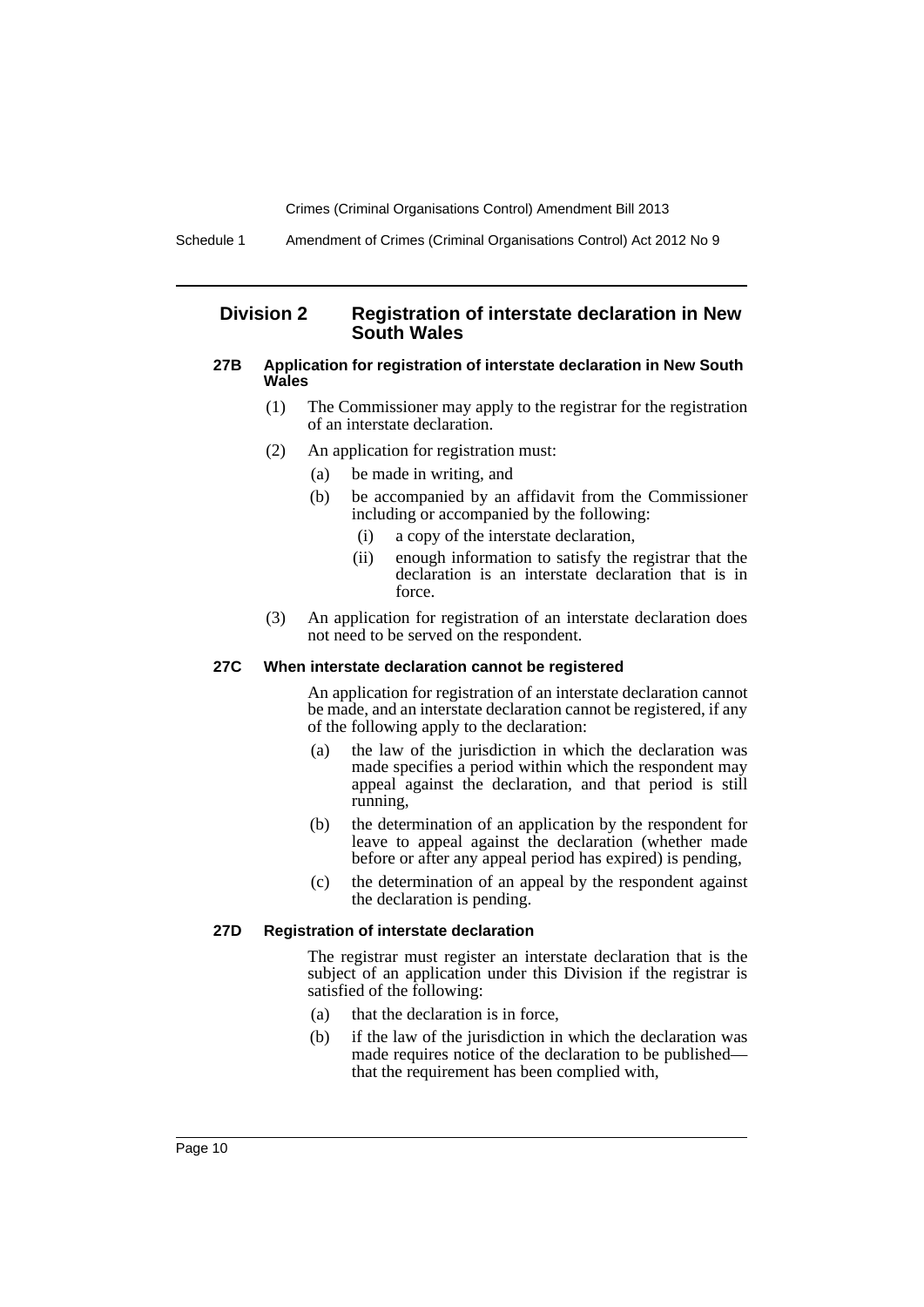Amendment of Crimes (Criminal Organisations Control) Act 2012 No 9 Schedule 1

- (c) if the law of the jurisdiction in which the declaration was made requires notice of the declaration to be served on any organisation, person or group of persons—that the requirement has been complied with or is taken to have been complied with,
- (d) that section 27C does not prevent registration of the declaration.

#### **27E Period of registration**

- (1) On registering an interstate declaration, the registrar is to specify the date on which the registration expires.
- (2) The date specified by the registrar is to be the date on which the interstate declaration would cease to be in force in the jurisdiction in which it was made if it were not sooner revoked.
- (3) The registration of the interstate declaration expires on the specified date.
- (4) Subsections (1)–(3) do not apply if, under the law of the jurisdiction in which the interstate declaration was made, the interstate declaration remains in force for an indefinite period, in which case:
	- (a) on registering the declaration—the registrar is to specify that the registration is in force for an indefinite period, and
	- (b) the registration of the interstate declaration does not expire.

## **27F Notice of registration**

- (1) Not later than 2 business days after registering an interstate declaration, the registrar must give the Commissioner a certificate of the registration with a copy of the registered interstate declaration attached.
- (2) As soon as practicable after receiving a copy of the registered interstate declaration, the Commissioner must:
	- (a) publish notice of the registration of the interstate declaration in the Gazette and in at least one newspaper circulating throughout the State, and
	- (b) give notice of the registration to the commissioner (by whatever name called) of the police force or police service of the State or Territory in which the interstate declaration was made and, if the interstate declaration was made by a court, a registrar of that court.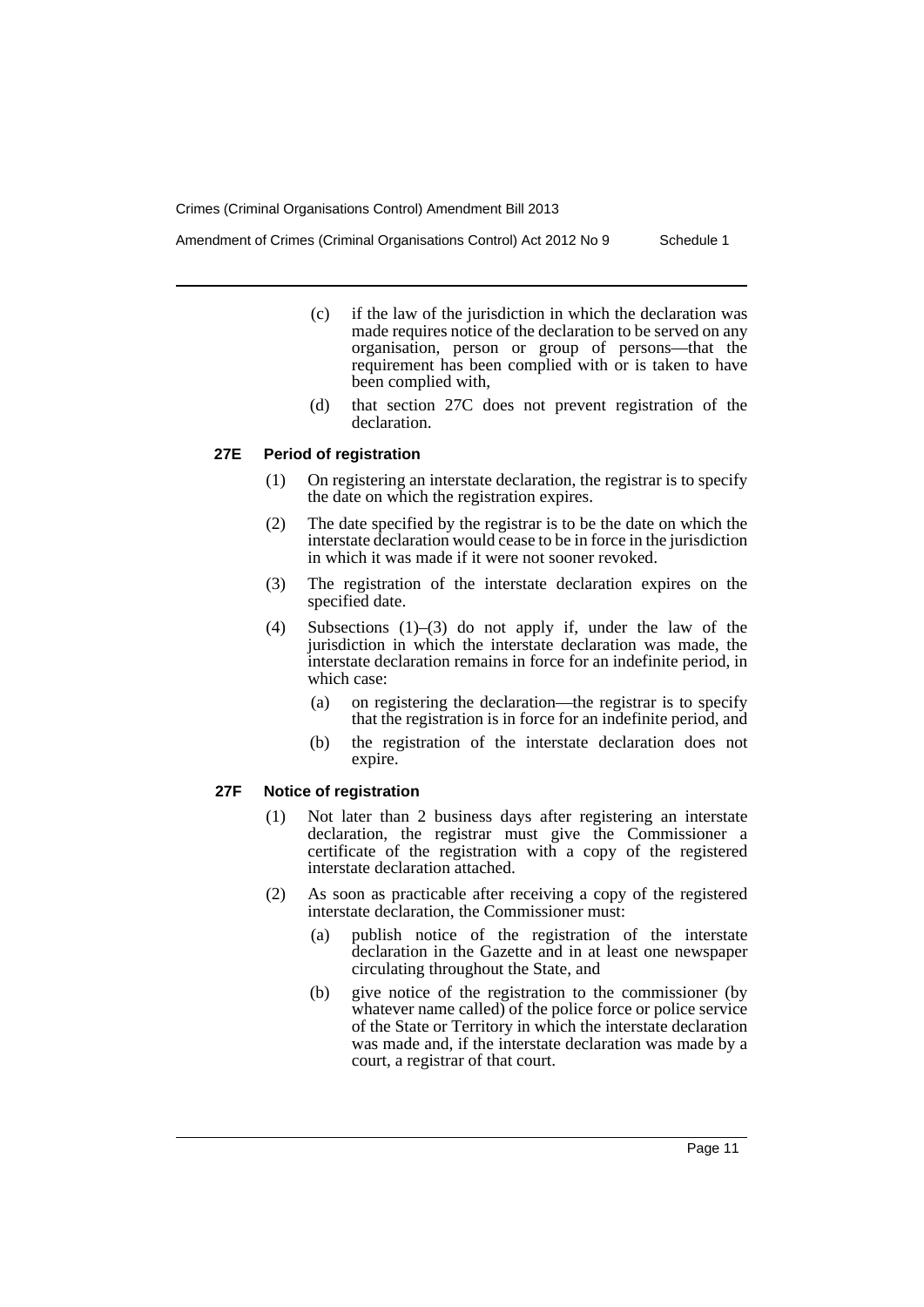Schedule 1 Amendment of Crimes (Criminal Organisations Control) Act 2012 No 9

#### **27G Commencement and duration of registered interstate declaration**

A registered interstate declaration:

- (a) comes into force in New South Wales on the day after the day on which notice of registration of the declaration is published in the Gazette under section 27F, and
- (b) remains in force in New South Wales until one of the following occurs:
	- (i) the registration of the declaration expires in accordance with section 27E,
	- (ii) the registration of the declaration is cancelled under this Part.

#### **27H Effect of registration of interstate declaration**

- (1) A registered interstate declaration that has come into force under section 27G operates in New South Wales as if it were a declaration made under Part 2.
- (2) A change in the name or the membership of an organisation that is the subject of a registered interstate declaration does not affect its registration or effect in this State.

#### **27I Cancellation of registration of interstate declaration on revocation in jurisdiction where originally made**

- (1) This section applies to a registered interstate declaration if:
	- (a) the declaration is revoked in the jurisdiction in which it was made, and
	- (b) the registrar receives notice of the revocation.
- (2) On receiving notice of the revocation of the registered interstate declaration, the registrar must:
	- (a) cancel the registration of the declaration without delay, and the cancellation takes effect immediately, and
	- (b) give the Commissioner written notice of the cancellation.

#### **27J Cancellation of registration of interstate declaration at request of Commissioner**

- (1) The Commissioner may, at any time while an interstate declaration is registered under this Part, apply to the registrar to cancel the registration of the declaration.
- (2) On receiving an application under this section, the registrar must:
	- (a) cancel the registration of the declaration without delay, and the cancellation takes effect immediately, and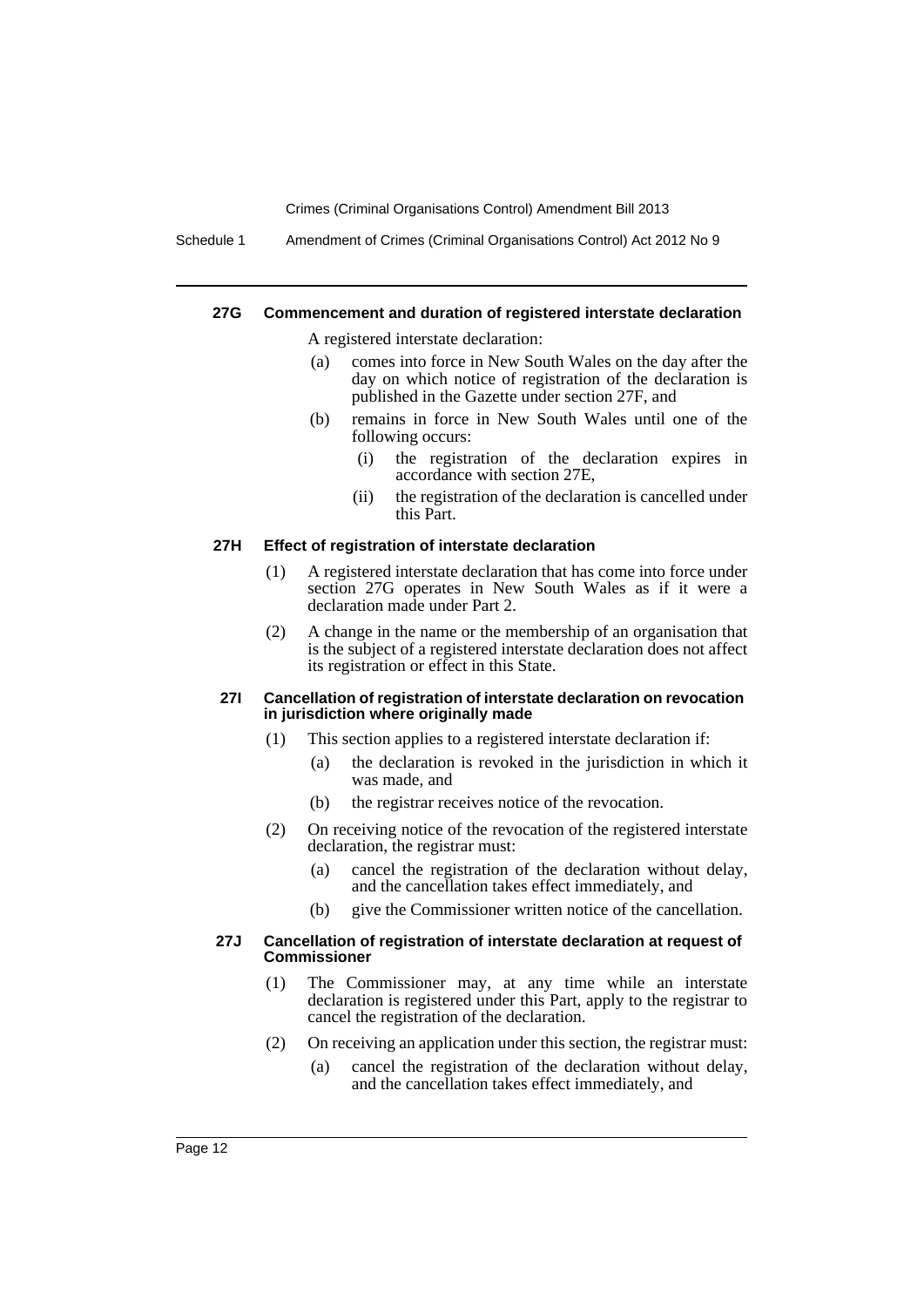Amendment of Crimes (Criminal Organisations Control) Act 2012 No 9 Schedule 1

(b) give the Commissioner written notice of the cancellation.

## **27K Cancellation of registration of interstate declaration by Court**

- (1) The Court may, on application by the respondent, cancel the registration of an interstate declaration if satisfied that the declaration should not have been registered in accordance with this Part.
- (2) The Commissioner is a party to the application.
- (3) If the registration of an interstate declaration is cancelled under this section, any control order made under this Act relating to a member of the organisation that is the subject of the interstate declaration on the basis of the declaration ceases to have effect.
- (4) Nothing in this section authorises the Court to reconsider the merits of the interstate declaration.

#### **27L Notice of cancellation or expiry of registration of interstate declaration**

As soon as practicable after the registration of an interstate declaration is cancelled under this Part or expires, the Commissioner must:

- (a) publish notice of the cancellation or expiration in the Gazette and in at least one newspaper circulating throughout the State, and
- (b) give notice of the cancellation or expiration to the commissioner (by whatever name called) of the police force or police service of the State or Territory in which the declaration was made and, if the declaration was made by a court, a registrar of that court.

## **Division 3 Registration of interstate control order in New South Wales**

## **27M Application for registration of interstate control order in New South Wales**

- (1) The Commissioner may apply to the registrar for the registration of an interstate control order.
- (2) An application for registration must:
	- (a) be made in writing, and
	- (b) be accompanied by an affidavit from the Commissioner including or accompanied by the following:
		- (i) a copy of the interstate control order,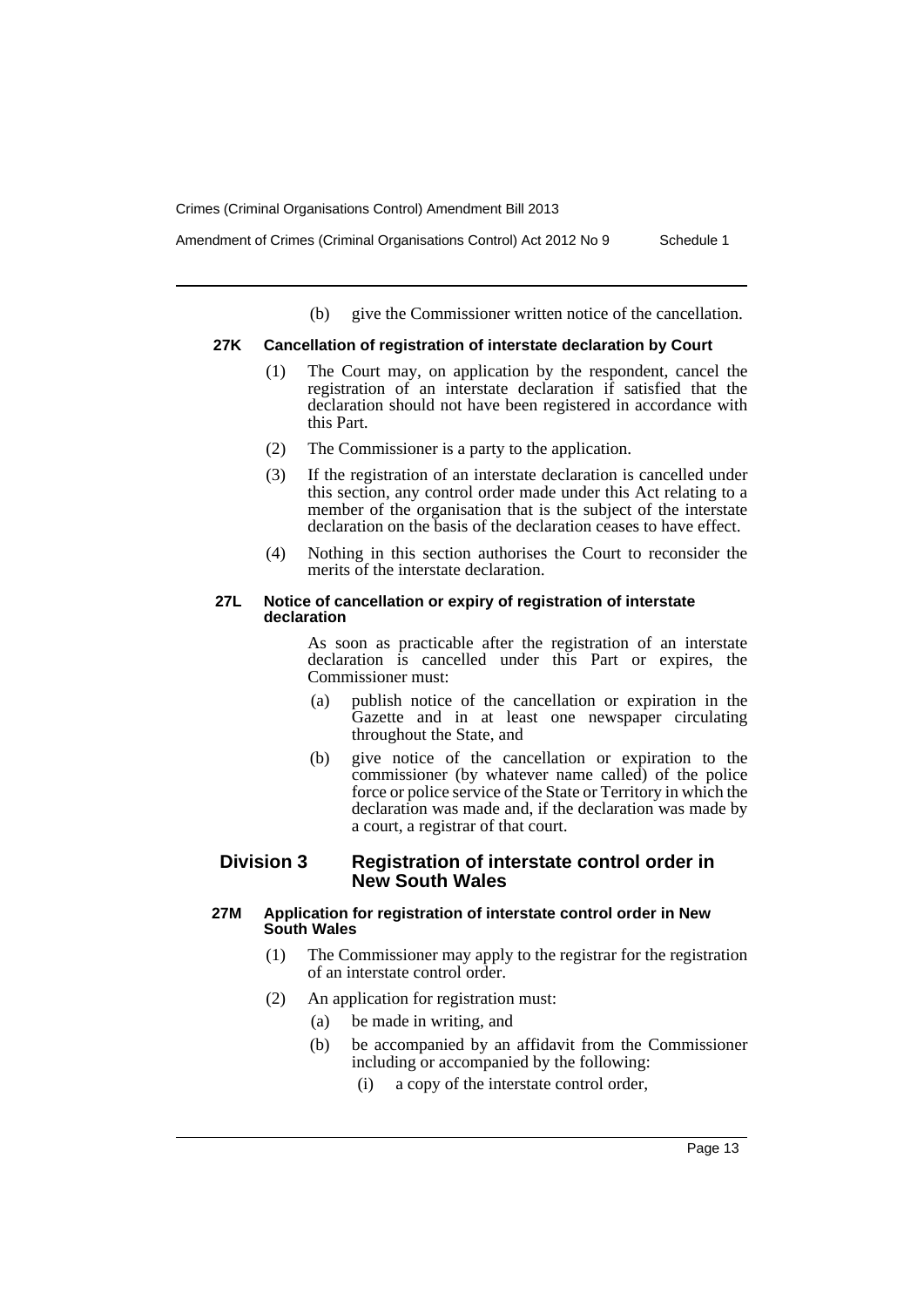Schedule 1 Amendment of Crimes (Criminal Organisations Control) Act 2012 No 9

- (ii) enough information to satisfy the registrar that the order is an interstate control order that is in force.
- (3) The application must state:
	- (a) whether the Commissioner believes it is necessary for the interstate control order to be adapted or modified for its effective operation in New South Wales, and
	- (b) if so, the details of the adaptation or modification that the Commissioner believes to be necessary.
- (4) An application for the registration of an interstate control order does not need to be served on the respondent.

#### **27N When interstate control order cannot be registered**

An application for registration of an interstate control order cannot be made, and an interstate control order cannot be registered, if:

- (a) the respondent is subject to a control order or interim control order under Part 3, or
- (b) any of the following apply to the order:
	- (i) the law of the jurisdiction in which the order was made specifies a period within which the respondent may appeal against the order, and that period is still running,
	- (ii) the determination of an application by the respondent for leave to appeal against the order (whether made before or after any appeal period has expired) is pending,
	- (iii) the determination of an appeal by the respondent against the order is pending.

#### **27O Registration of interstate control order**

- (1) The registrar must register an interstate control order that is the subject of an application under this Division if the registrar is satisfied of the following:
	- (a) that the order is in force,
	- (b) that the order was served, or taken to be served, on the respondent under the law of the jurisdiction where the order was made,
	- (c) that section 27N does not prevent registration of the order,
	- (d) that the order does not need to be adapted or modified for its effective operation in New South Wales.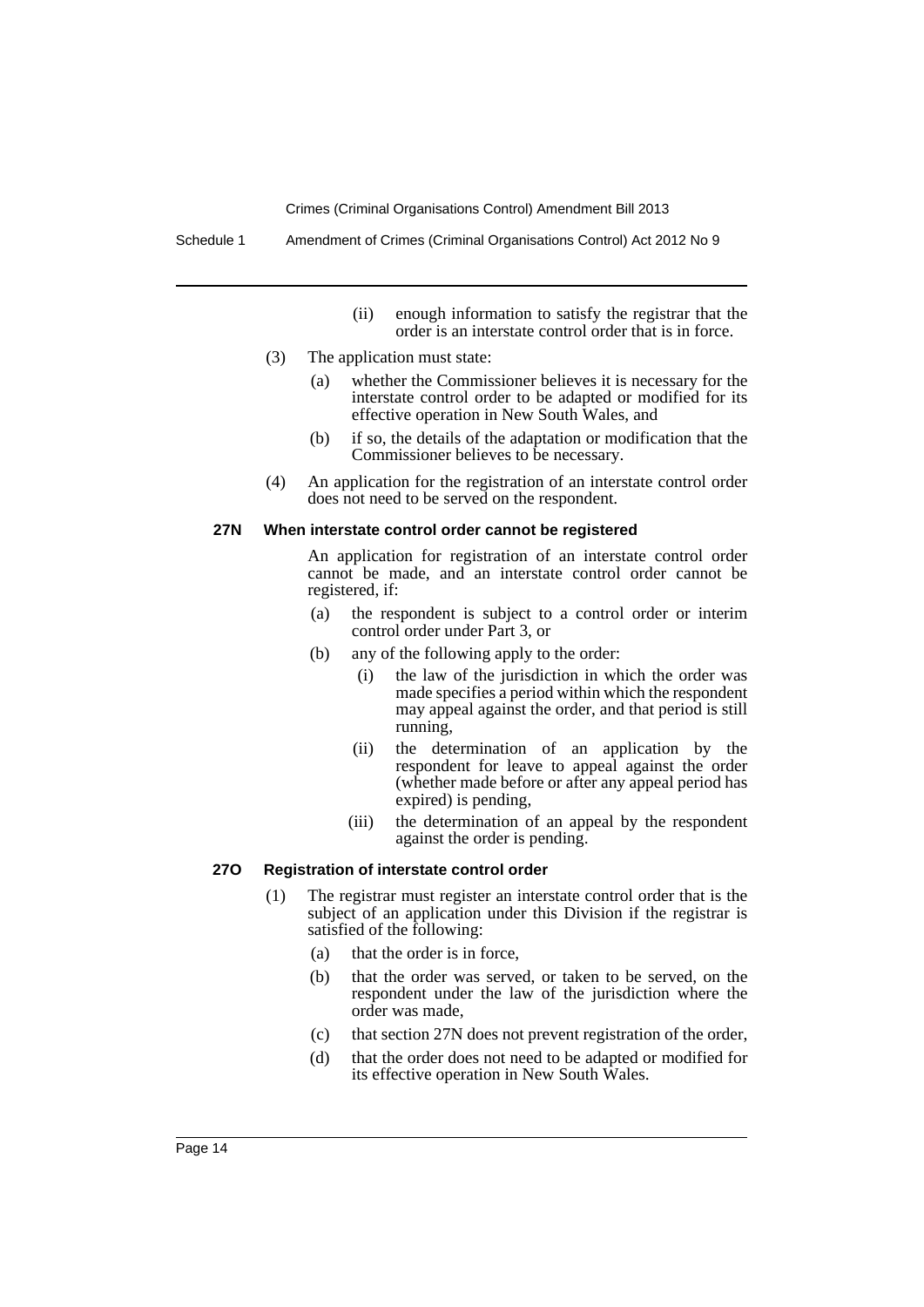Amendment of Crimes (Criminal Organisations Control) Act 2012 No 9 Schedule 1

(2) If the registrar considers that the order needs to be adapted or modified for its effective operation in New South Wales, the

## **27P Referral of application to Court for adaptation or modification**

registrar must refer the application to the Court.

- (1) If an application is referred to the Court under section 27O, the Commissioner must serve a copy of the application, with any accompanying affidavit, and an appearance notice, personally on the respondent.
- (2) The application may be heard in the respondent's absence if the Court is satisfied that a copy of the application and an appearance notice were served on the respondent under subsection (1).
- (3) In this section:

*appearance notice* means a notice in writing stating the following in relation to an interstate control order:

- (a) that an application for the registration of the interstate control order has been referred to the Court,
- (b) when and where the application is to be heard,
- (c) that the respondent is required to appear at the hearing,
- (d) that the interstate control order, or the interstate control order as varied by the Court, may be registered in the respondent's absence if the respondent fails to appear at the hearing.

#### **27Q Determination of application for registration**

- (1) On hearing an application referred to it under section 27O, the Court may direct the registrar to register the order:
	- (a) with any adaptations or modifications that the Court considers necessary or desirable for its effective operation in New South Wales, or
	- (b) without any adaptations or modifications.
- (2) Before giving a direction under subsection (1), the Court must:
	- (a) be satisfied of the matters set out in section  $27O(1)$  (a)–(c), and
	- (b) consider:
		- (i) anything that could be considered by the Court if the application were an application for a control order under this Act, and
		- (ii) any changes in the respondent's circumstances since the interstate control order was made.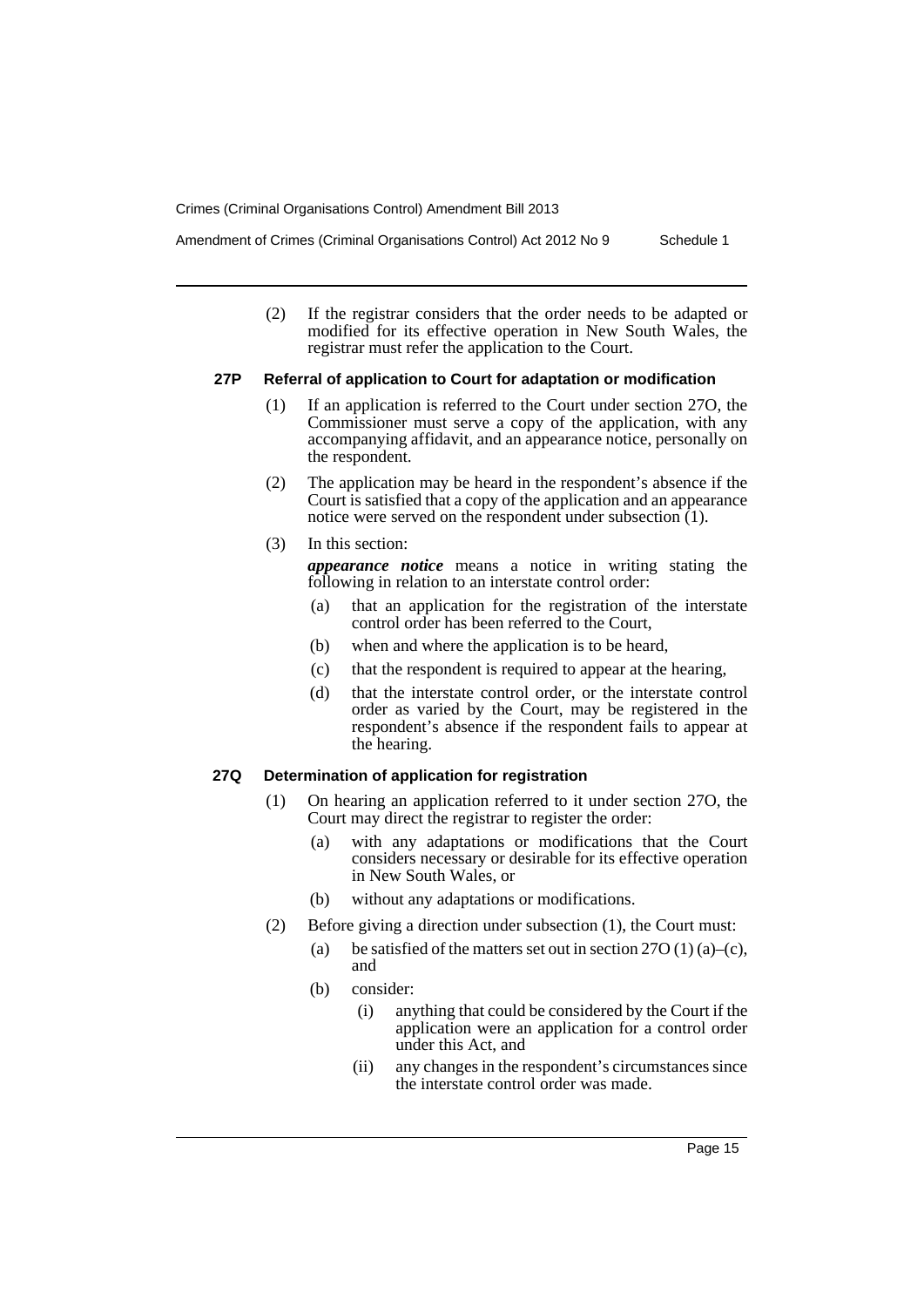Schedule 1 Amendment of Crimes (Criminal Organisations Control) Act 2012 No 9

(3) The registrar must register the interstate control order in accordance with the direction of the Court.

#### **27R Period of registration**

- (1) On registering an interstate control order, the registrar is to specify the date on which the registration expires.
- (2) The date specified by the registrar is to be the date on which the interstate control order would cease to be in force in the jurisdiction in which it was made if it were not sooner revoked.
- (3) The registration of the interstate control order expires on the specified date.
- (4) Subsections (1)–(3) do not apply if, under the law of the jurisdiction in which the interstate control order was made, the interstate control order remains in force for an indefinite period, in which case:
	- (a) on registering the order—the registrar is to specify that the registration is in force for an indefinite period, and
	- (b) the registration of the interstate control order does not expire.

#### **27S Notice of registration**

- (1) Not later than 2 working days after registering an interstate control order, the registrar must give the Commissioner a certificate of the registration with a copy of the registered interstate control order attached.
- (2) As soon as practicable after receiving a copy of the registered interstate control order, the Commissioner must:
	- (a) serve a copy of the order personally on the respondent, and
	- (b) publish notice of the registration of the interstate control order in the Gazette and in at least one newspaper circulating throughout the State.

#### **27T Commencement and duration of registered interstate control order**

A registered interstate control order:

(a) comes into force in New South Wales on the day on which the respondent is served personally with a copy of the order, and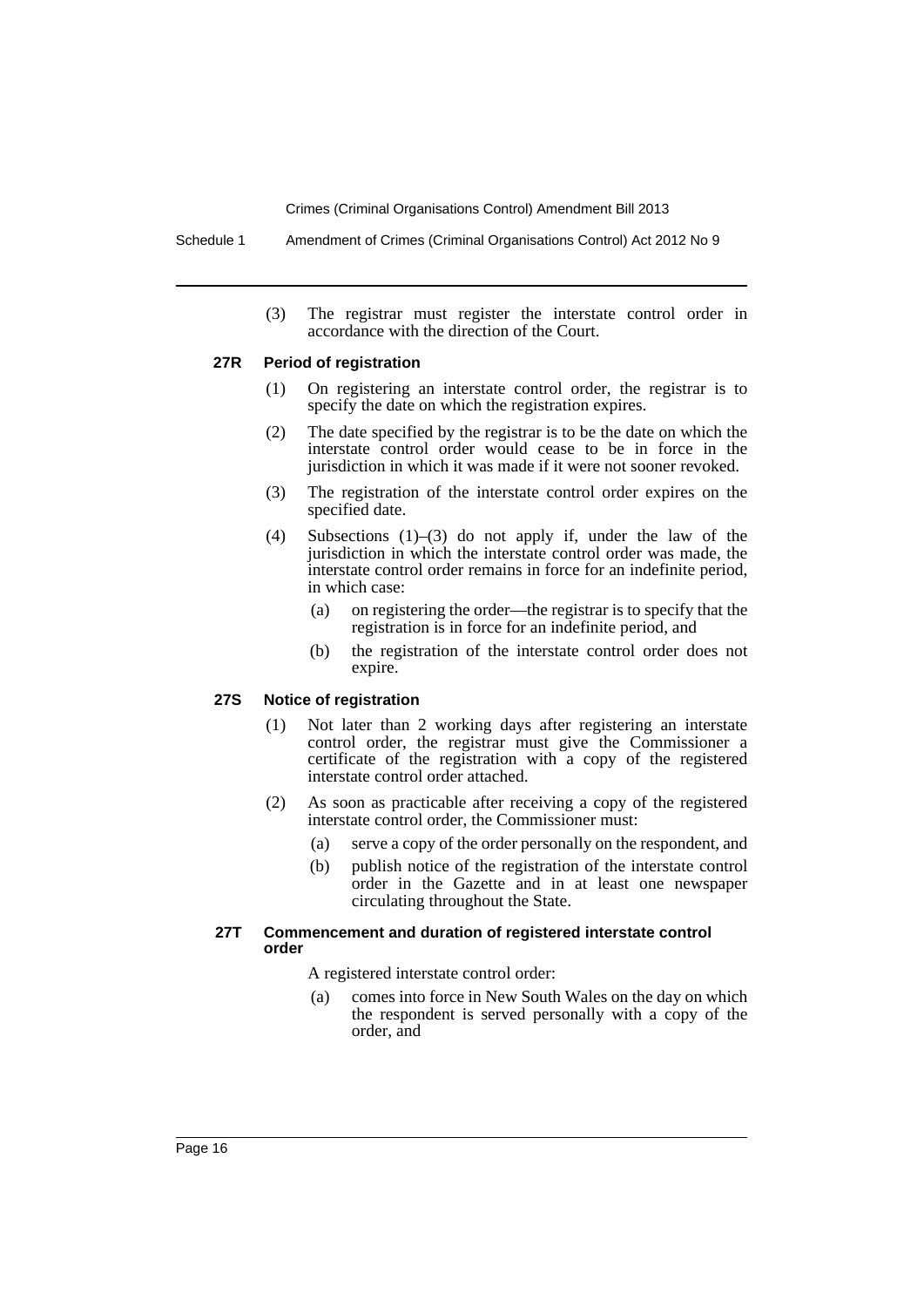- Amendment of Crimes (Criminal Organisations Control) Act 2012 No 9 Schedule 1
	- (b) remains in force in New South Wales until one of the following occurs:
		- (i) the registration of the order expires in accordance with section 27R,
		- (ii) the registration of the order is cancelled under this Part.

#### **27U Effect of registration of interstate control order**

A registered interstate control order that has come into force under section 27T operates in New South Wales as if it were a control order made under Part 3 but the provisions of Part 3 (other than Division 3) do not apply in relation to the registered interstate control order.

#### **27V Variation or revocation of interstate control order in jurisdiction where originally made**

- (1) If an interstate control order is varied by a court in the jurisdiction in which it was made:
	- (a) the variations to the order may be registered under this Part in the same way as the interstate control order is registered, whether the variations were made before or after registration of the interstate control order, and
	- (b) the provisions of this Part apply accordingly with all necessary modifications.
- (2) Subsection (3) applies to a registered interstate control order if:
	- (a) the order is revoked by a court in the jurisdiction in which the order was made, and
	- (b) the registrar receives notice of that revocation from an officer of that court or from the Commissioner.
- (3) On receiving notice of the revocation, the registrar must:
	- (a) cancel the registration of the order without delay, and the cancellation takes effect immediately, and
	- (b) give the Commissioner written notice of that cancellation.
- (4) As soon as practicable after receiving notice of the cancellation of the registration of an interstate control order, the Commissioner must serve a copy of the notice personally on the respondent.

## **27W Cancellation of registration of interstate control order by Court**

(1) The Court may, on application by the respondent, cancel the registration of an interstate control order if satisfied that the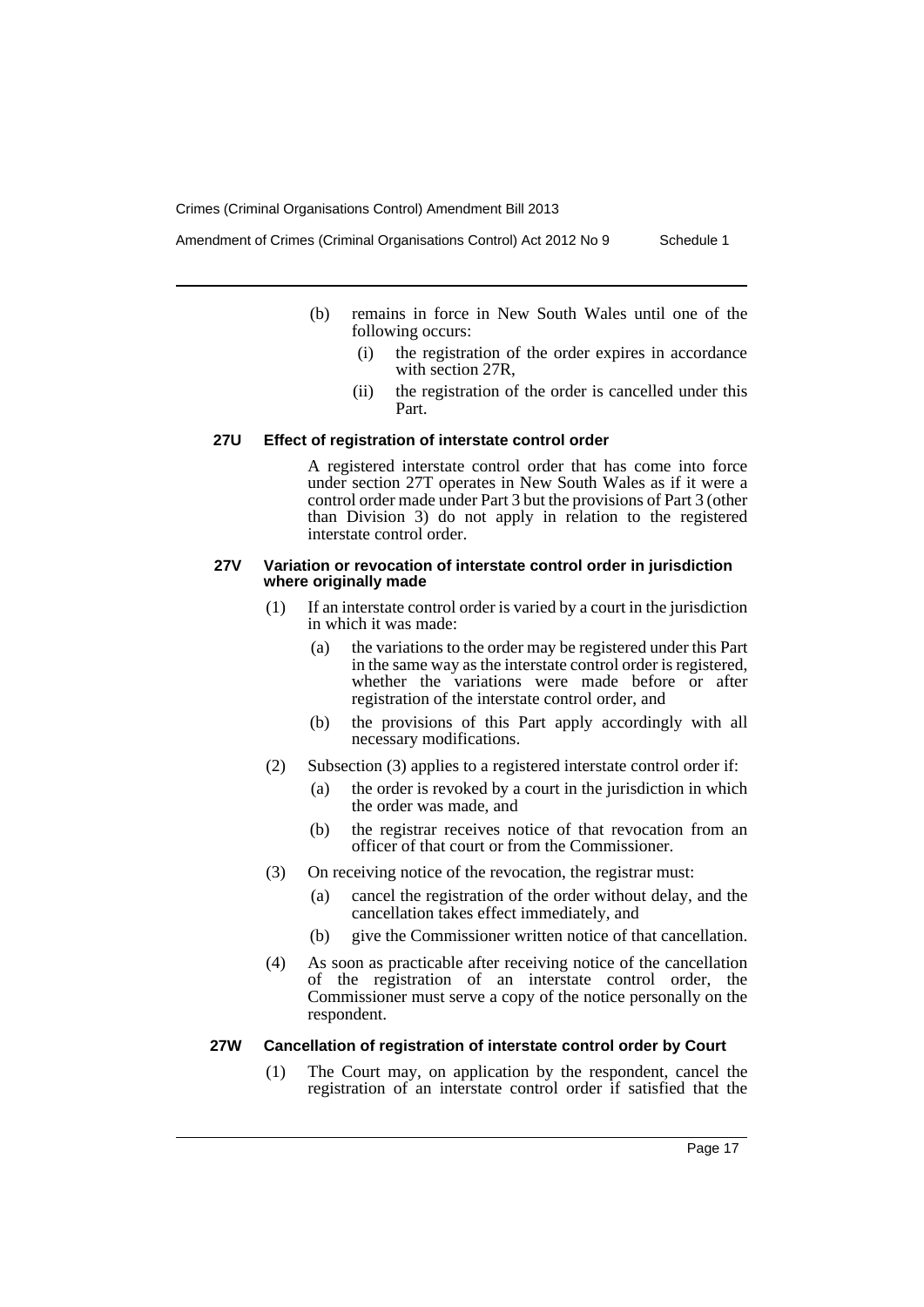control order should not have been registered in accordance with section 27O.

- (2) The Commissioner is a party to the application.
- (3) If the registration of an interstate control order is cancelled under this section, the interstate control order ceases to have effect in New South Wales and the respondent is taken not to have committed any offence under Division 3 of Part 3 as a controlled member.
- (4) Nothing in this section authorises the Court to reconsider the merits of the interstate control order.

#### **27X Cancellation of registration of interstate control order at request of Commissioner**

- (1) The Commissioner may, at any time while an interstate control order is registered under this Part, apply to the registrar to cancel the registration of the order.
- (2) On receiving an application under this section, the registrar must:
	- (a) cancel the registration of the order without delay, and the cancellation takes effect immediately, and
	- (b) give the Commissioner written notice of the cancellation.
- (3) As soon as practicable after receiving notice of the cancellation of the registration of an interstate control order, the Commissioner must serve a copy of the notice of cancellation personally on the respondent.

#### **27Y Registration of interstate control order cancelled automatically in certain circumstances**

The registration of an interstate control order under this Part is immediately cancelled if:

- (a) the person to whom the order relates becomes subject to a control order or interim control order under Part 3, or
- (b) the order was made in reliance on the person to whom it relates:
	- (i) being a member of a particular organisation that is subject to an interstate declaration that is no longer in force, or
	- (ii) associating with a member of a particular organisation that is subject to an interstate declaration that is no longer in force.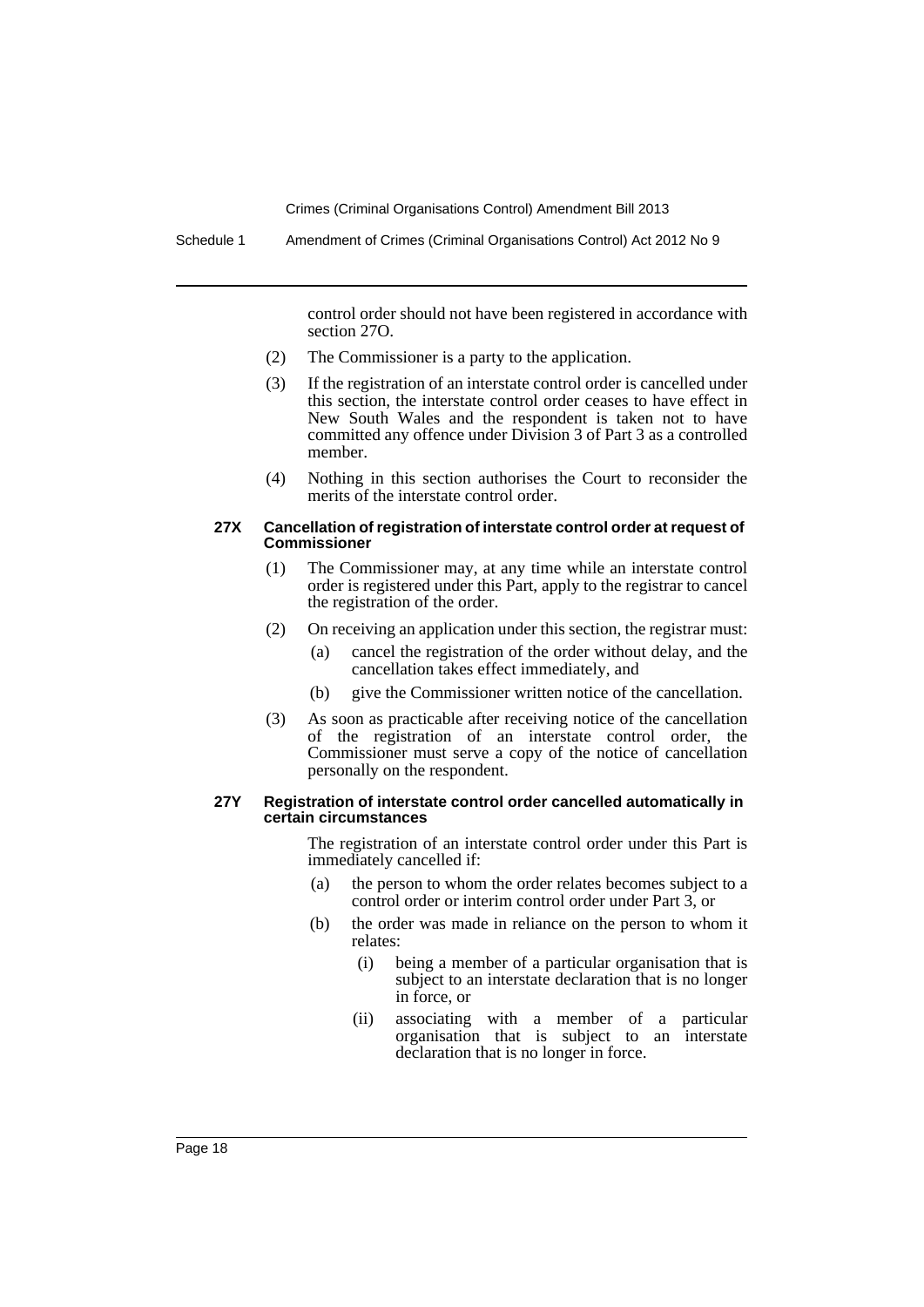Amendment of Crimes (Criminal Organisations Control) Act 2012 No 9 Schedule 1

# **Part 3B Criminal intelligence**

## **Division 1 Preliminary**

#### **28A Definitions**

In this Part:

*court staff* includes a judge's associate, a police officer or other officer providing Court security, a Court reporter and any other person ordinarily used by the Court for the conduct of proceedings.

*criminal intelligence application* means an application under Division 3 for a declaration that particular information is criminal intelligence.

*criminal intelligence monitor* means the criminal intelligence monitor designated under Division 2.

*declared criminal intelligence* means information declared by the Court under Division  $\overline{3}$  to be criminal intelligence.

*external agency* means any of the following:

- (a) the New South Wales Crime Commission,
- (b) the Independent Commission Against Corruption,
- (c) the Australian Federal Police,
- (d) the Australian Crime Commission,
- (e) a police force or service of another State or Territory,
- (f) the Commissioner of Corrective Services, Department of Attorney General and Justice, or an officer of another State or Territory with functions substantially corresponding to the functions of the Commissioner,
- (g) another entity established under a law of another jurisdiction, including a jurisdiction outside Australia, declared by the regulations to be an external agency for the purposes of this Part.

*identifying information*, about an informant, means any of the following information:

- (a) name, including any aliases,
- (b) date of birth,
- (c) current location,
- (d) where the informant resides,
- (e) a position held by the informant in an organisation.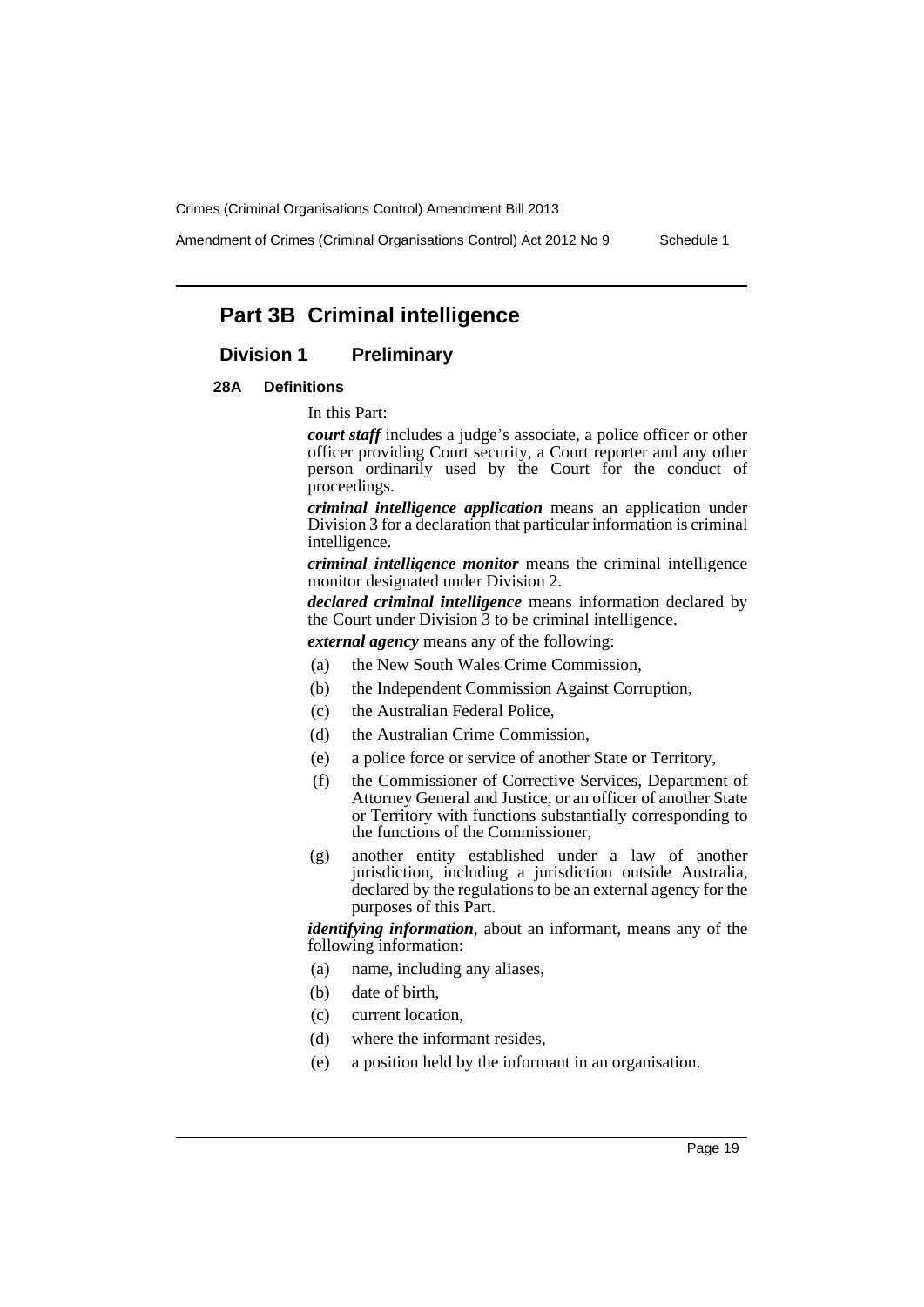Schedule 1 Amendment of Crimes (Criminal Organisations Control) Act 2012 No 9

*informant* means any of the following:

- (a) anyone who has given, to the NSW Police Force or to an external agency, information that the Commissioner reasonably believes is criminal intelligence, and who is not a police officer or an officer of an external agency,
- (b) a police officer, or officer of an external agency, who has obtained information through the use of an assumed identity.

*informant affidavit* means an affidavit under section 28H or 28Q.

*officer*, of an external agency, includes a person employed by the agency, seconded to the agency or engaged by the agency under a contract for services.

*relevant agency*, in relation to information that is declared criminal intelligence or that is the subject of a criminal intelligence application, means:

- (a) if the Commissioner obtained the information from an external agency—that agency, or
- (b) otherwise—the NSW Police Force.

*substantive application* means an application under this Act other than a criminal intelligence application.

#### **28B Objects of Part**

The objects of this Part are to:

- (a) allow evidence that is or contains criminal intelligence to be admitted in applications under this Act without the evidence:
	- (i) prejudicing criminal investigations, or
	- (ii) enabling the discovery of the existence or identity of confidential sources of information relevant to law enforcement, or
	- (iii) endangering anyone's life or physical safety, and
- (b) prohibit the unlawful disclosure of particular criminal intelligence.

## **Division 2 Criminal intelligence monitor**

#### **28C The criminal intelligence monitor**

(1) The regulations may provide for the designation of a retired judicial officer, or a person qualified to be appointed as a judicial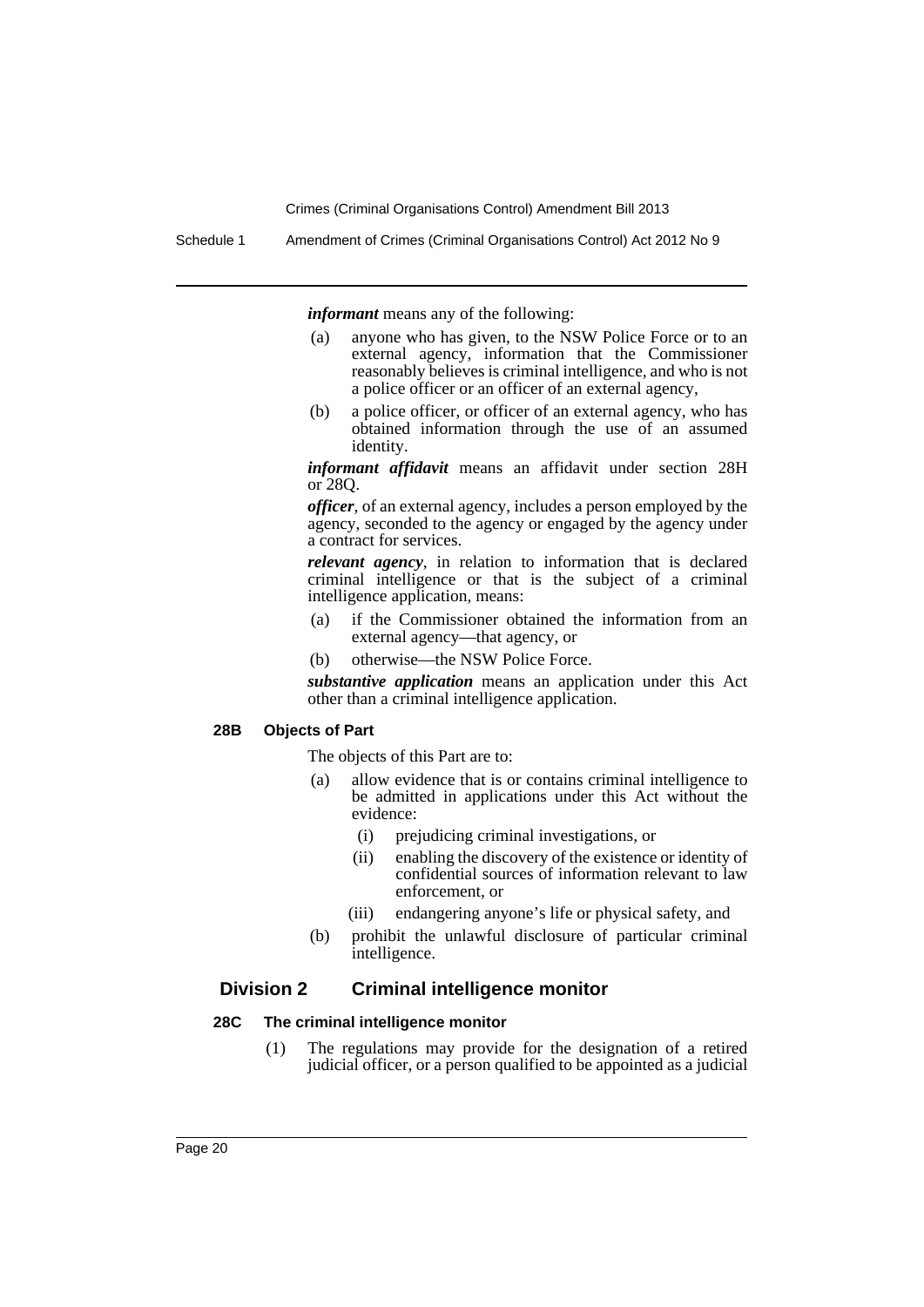intelligence monitor under this Act.

Amendment of Crimes (Criminal Organisations Control) Act 2012 No 9 Schedule 1

officer, of any Australian jurisdiction to be the criminal

(2) The regulations may impose restrictions on a lawyer who is or was the criminal intelligence monitor representing a client who is or was a respondent to an application under this Act or associated with any such respondent.

#### **28D Monitor's functions**

The functions of the criminal intelligence monitor are as follows:

- (a) to monitor each criminal intelligence application,
- (b) to monitor each application to the Court under Part 2 or 3,
- (c) to test, and make submissions to the Court about, the appropriateness and validity of the monitored application.

## **28E Material to be given to monitor**

- (1) The Commissioner is to give to the criminal intelligence monitor the following:
	- (a) a copy of any criminal intelligence application (or any application to revoke a declaration of criminal intelligence) and any supporting material,
	- (b) a copy of any application for the declaration of an organisation under Part 2 or for a control order (or interim control order) under Part 3 and any supporting material,
	- (c) a copy of any other material given to the Court by the Commissioner during the hearing of any such application.
- (2) However, this section does not apply to material to the extent it discloses any identifying information about the informant.
- (3) Material given to the criminal intelligence monitor may refer to an informant by way of a unique identifier.
- (4) The criminal intelligence monitor must:
	- (a) store the material in a secure place, and
	- (b) return the material to the Commissioner as soon as practicable after the matter concerned is finalised.
- (5) A criminal intelligence monitor is entitled to access to a record, or to a transcript of a record, of a hearing at which the monitor appears.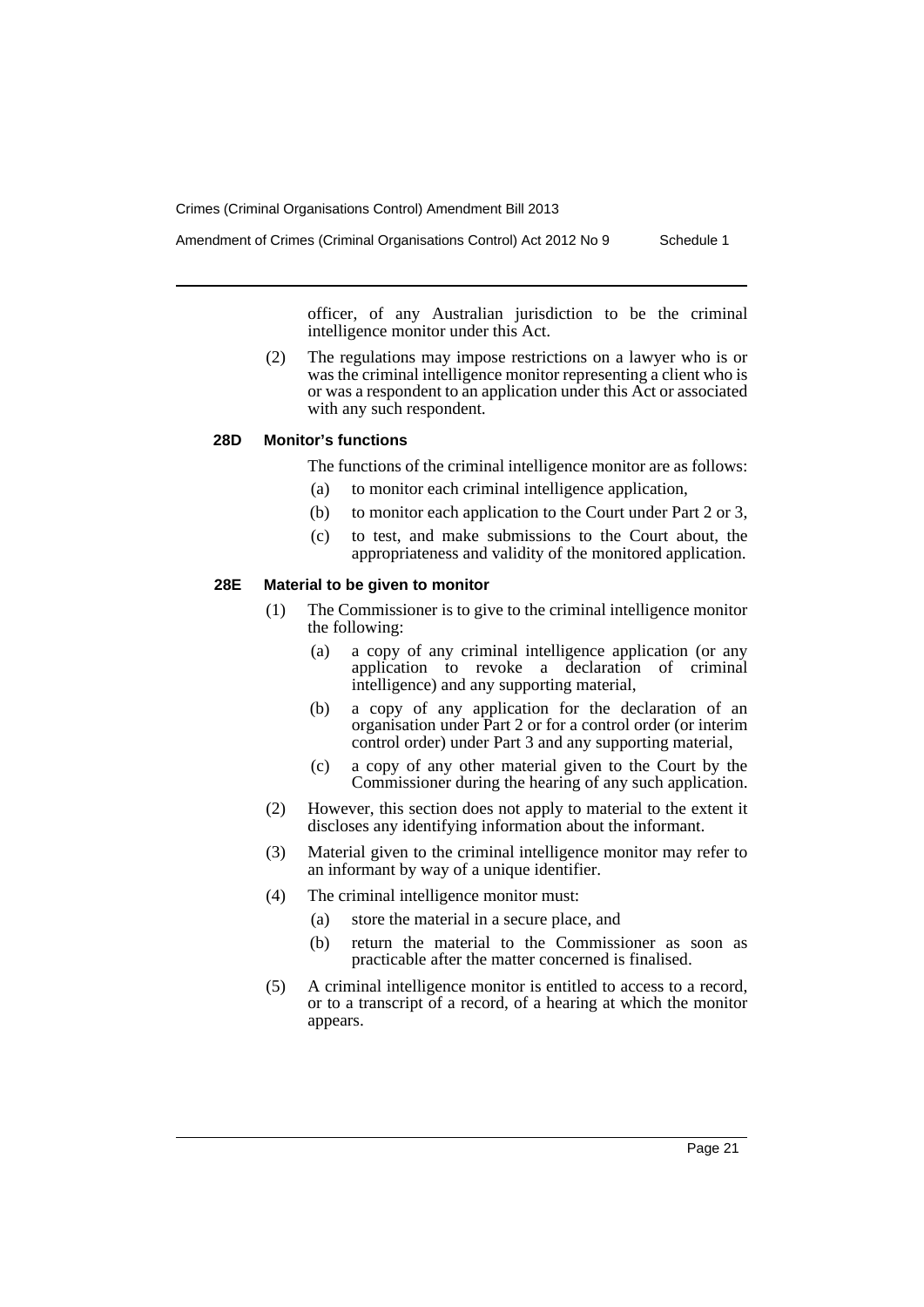Schedule 1 Amendment of Crimes (Criminal Organisations Control) Act 2012 No 9

#### **28F Appearance and role of monitor at hearing**

- (1) This section applies to a hearing for an application at which the criminal intelligence monitor appears.
- (2) The monitor may:
	- (a) for the purpose of testing the appropriateness and validity of the application:
		- (i) present questions for the applicant to answer, or
		- (ii) examine or cross-examine a witness, or
	- (b) make submissions to the Court about the appropriateness of granting the application.
- (3) However, the monitor must not make a submission to the Court while a respondent or a legal representative of a respondent is present.
- (4) The Court may, in its discretion, exclude the monitor from the hearing while a respondent or a legal representative of a respondent is present.
- (5) In this section: *present* includes present by way of an audio-visual link or audio link.

## **Division 3 Declarations of criminal intelligence**

## **28G Application for declaration of criminal intelligence**

- (1) The Commissioner may apply to the Court for a declaration that particular information is criminal intelligence, but only if the Commissioner reasonably believes the information is criminal intelligence.
- (2) The application must:
	- (a) be in writing, and
	- (b) identify the information, and
	- (c) state the relevant agency for the information, and
	- (d) state:
		- (i) that the Commissioner seeks a declaration that the information is criminal intelligence, and
		- (ii) the grounds on which the declaration is sought, and
	- (e) include an explanation of:
		- (i) the relevant agency's intelligence assessment system, and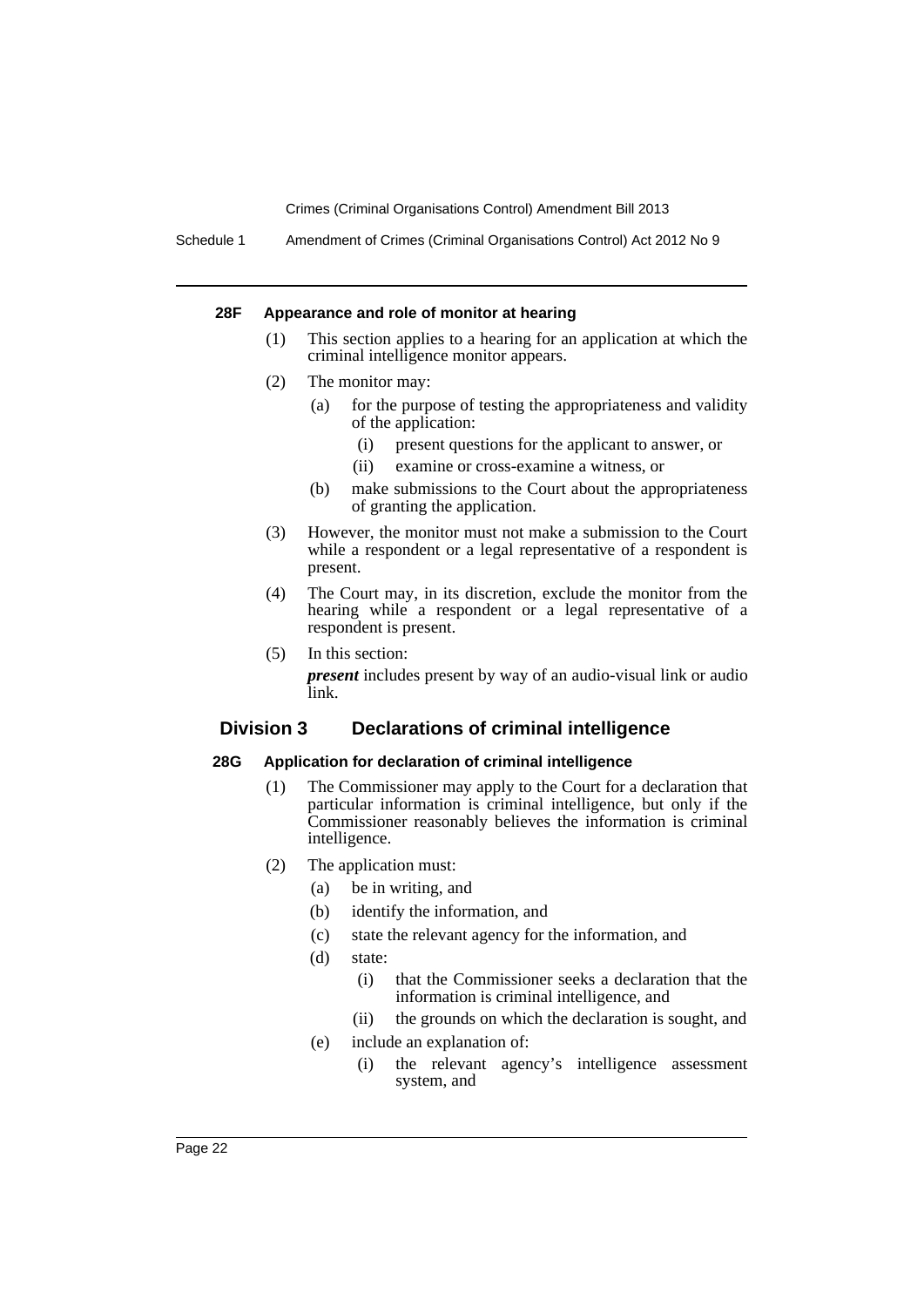Amendment of Crimes (Criminal Organisations Control) Act 2012 No 9 Schedule 1

- (ii) the assessment of the information that was made under the system.
- (3) An affidavit to be relied on by the Commissioner at the hearing of the application must be filed with the application.
- (4) An affidavit to be relied on by the Commissioner at the hearing of the application may contain statements based on information and belief if the person making the affidavit states the sources of the information and the grounds for the belief (despite any rule relating to the admission of hearsay or other evidence in proceedings before the Court).
- (5) If any of the information has been provided by an informant, the application and affidavits and other material filed with the application need not include any identifying information about the informant and identifying information about the informant cannot otherwise be required to be given to the Court.
- (6) In this section:

*intelligence assessment system* means a system for assessing information relating to actual or suspected criminal activity according to:

- (a) the reliability of the source of the information, and
- (b) the validity of the information.

## **28H Additional affidavit if informant relied on**

- (1) This section applies if the information that the Commissioner applies to be declared criminal intelligence (the *relevant intelligence*) was provided to the relevant agency by an informant.
- (2) The informant cannot be called or otherwise required to give evidence.
- (3) The Commissioner must, at any time before the hearing of the application, file an affidavit by an officer of the relevant agency.
- (4) The affidavit must:
	- (a) state:
		- (i) the relevant agency, and
		- (ii) the officer's position at the relevant agency, and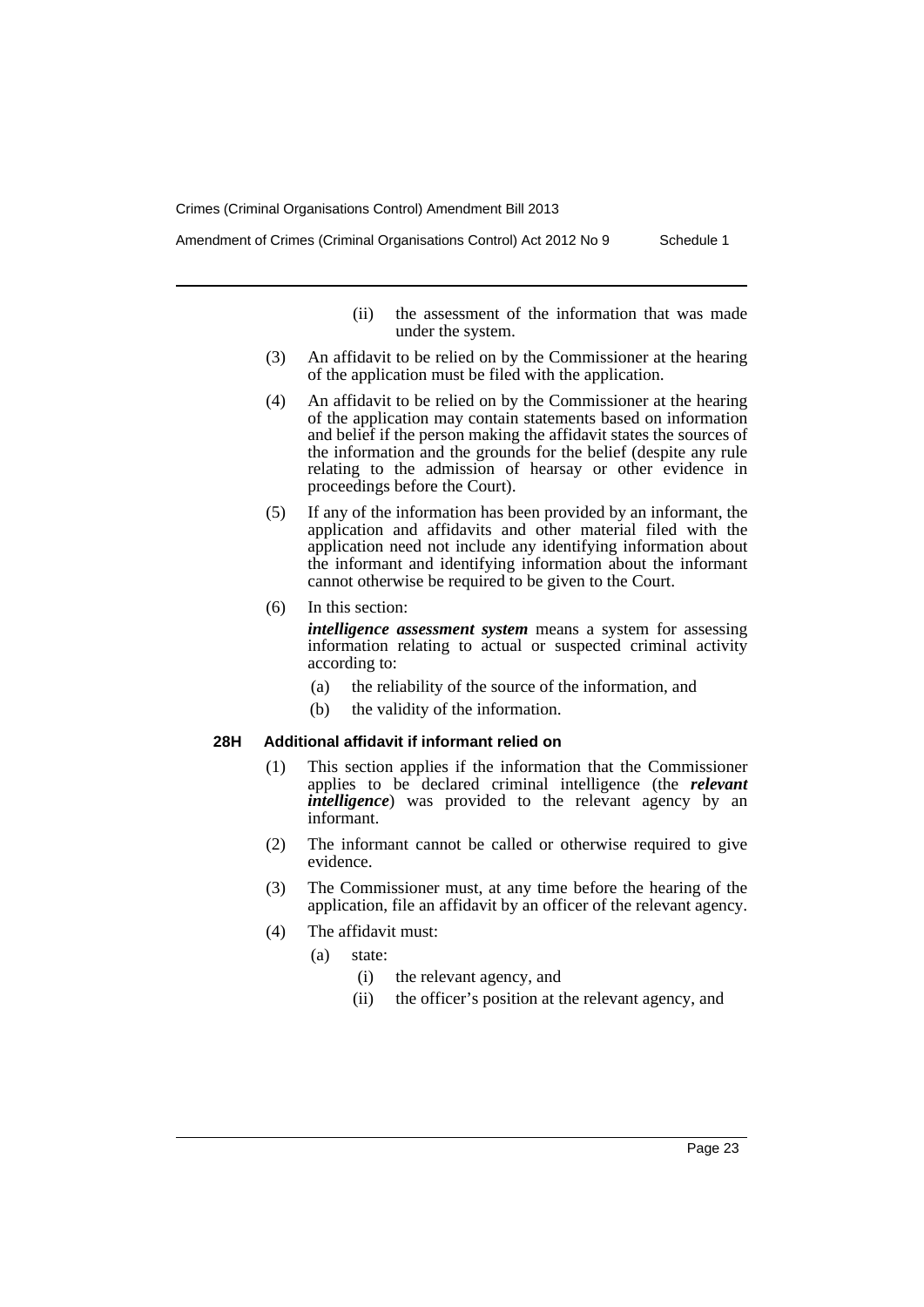Schedule 1 Amendment of Crimes (Criminal Organisations Control) Act 2012 No 9

- (b) state that the officer reasonably believes, and has made all reasonable efforts to ensure, the officer has full knowledge of:
	- (i) the information held by the relevant agency about the informant, and
	- (ii) the intelligence held by the relevant agency that was provided by the informant, and
- (c) state that the officer reasonably believes the relevant agency has made all reasonable enquiries about the existence, and to obtain the details, of any allegations of professional misconduct against the informant, and
- (d) contain the following information about the informant:
	- (i) the informant's full criminal history, including pending charges,
	- (ii) any information held by the relevant agency about allegations of professional misconduct against the informant,
	- (iii) any inducements or rewards offered or provided to the informant in return for assistance,
	- (iv) whether the informant was an adult or a child when the informant provided the relevant intelligence to the relevant agency,
	- (v) whether the informant was serving a term of imprisonment or otherwise being held in custody when the informant provided the relevant intelligence to the relevant agency, and
- (e) state:
	- (i) that the officer holds an honest and reasonable belief that the relevant intelligence is reliable, and
	- (ii) the reasons for that belief.
- (5) For the purposes of subsection (4) (d) (i), it is sufficient description of a conviction or charge in the informant's criminal history to state that the conviction or charge related to property, violence or another stated matter, and if it involved dishonesty, without providing further particulars of the offence to which the conviction or charge relates.
- (6) For the purposes of subsection  $(4)$   $(d)$   $(ii)$ , it is sufficient to state whether or not there have been any allegations of professional misconduct against the informant and if any misconduct or alleged misconduct involved dishonesty.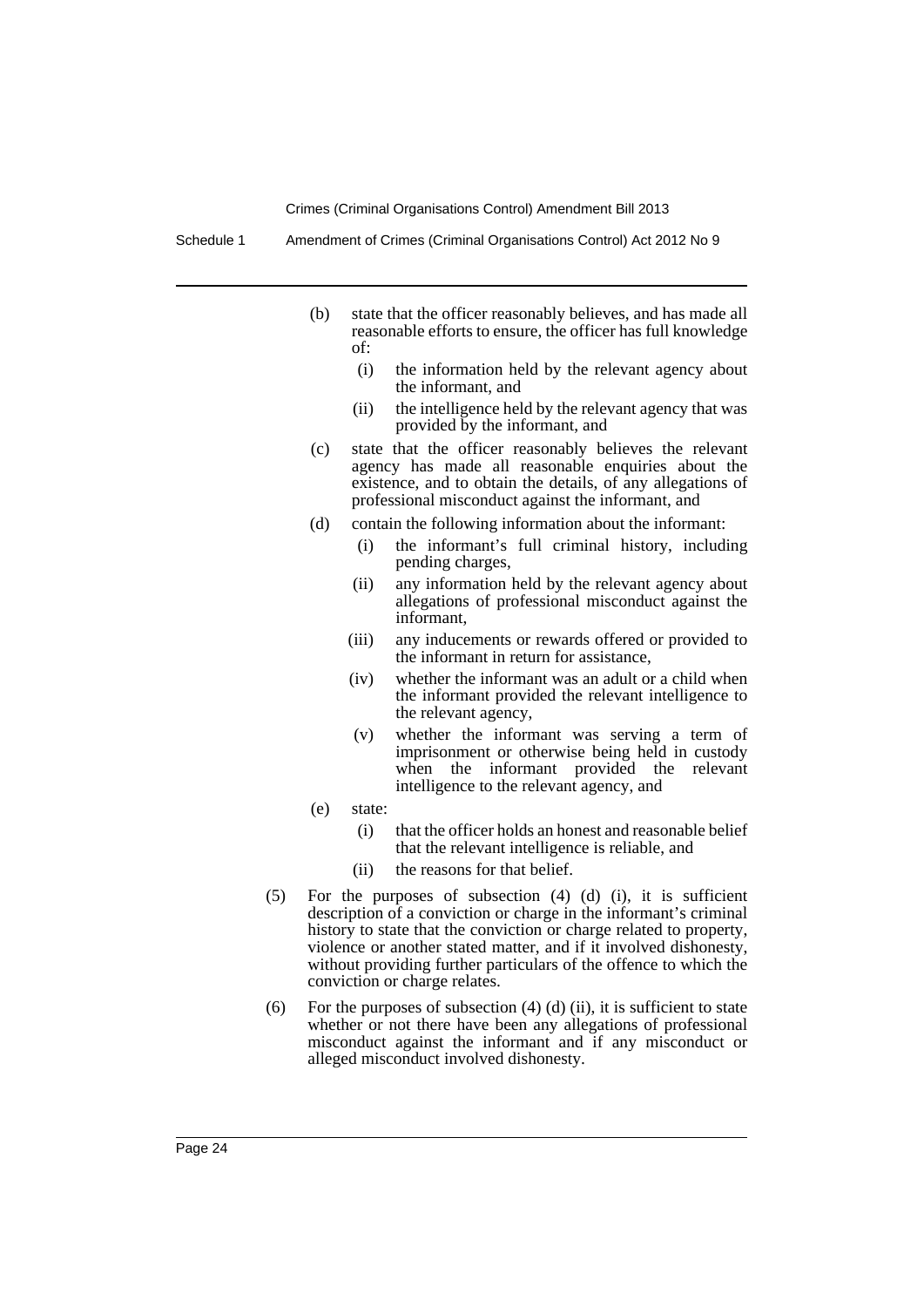Amendment of Crimes (Criminal Organisations Control) Act 2012 No 9 Schedule 1

- (7) For the purposes of subsection  $(4)$   $(d)$   $(i)$  and  $(ii)$ , the description in the affidavit of a conviction or charge in the informant's criminal history or an allegation of professional misconduct against the informant:
	- (a) need not state the date of the conviction or charge or date on which the offence was committed or is alleged to have been committed or date on which the misconduct happened or is alleged to have happened, but
	- (b) if it does not state such a date, must state the time of the conviction, charge, offence, alleged offence, misconduct or alleged misconduct as being in a stated period of not more than 7 years.
- (8) Other than information about the informant's criminal history or an allegation of professional misconduct against the informant given in the affidavit under subsections  $(4)$ – $(7)$ , information about the informant's criminal history or an allegation of professional misconduct against the informant cannot be required to be given to the Court.
- (9) Subsection (8) does not prevent further information being given to the Court other than under a requirement.
- (10) The requirement under subsection (4) (d) (i) to state the informant's full criminal history applies only to the extent of the information held by the relevant agency if:
	- (a) the agency is an external agency, and
	- (b) the affidavit states that the officer believes:
		- (i) the agency might not hold all the information comprising the informant's criminal history, and
		- (ii) an officer of the agency:
			- (A) could not lawfully obtain further information about the informant's criminal history, or
			- (B) could not obtain further information about the informant's criminal history without disclosing the identity of the informant.

## **28I Hearing ex parte**

The Court must consider a criminal intelligence application without notice of it having been given other than to the criminal intelligence monitor.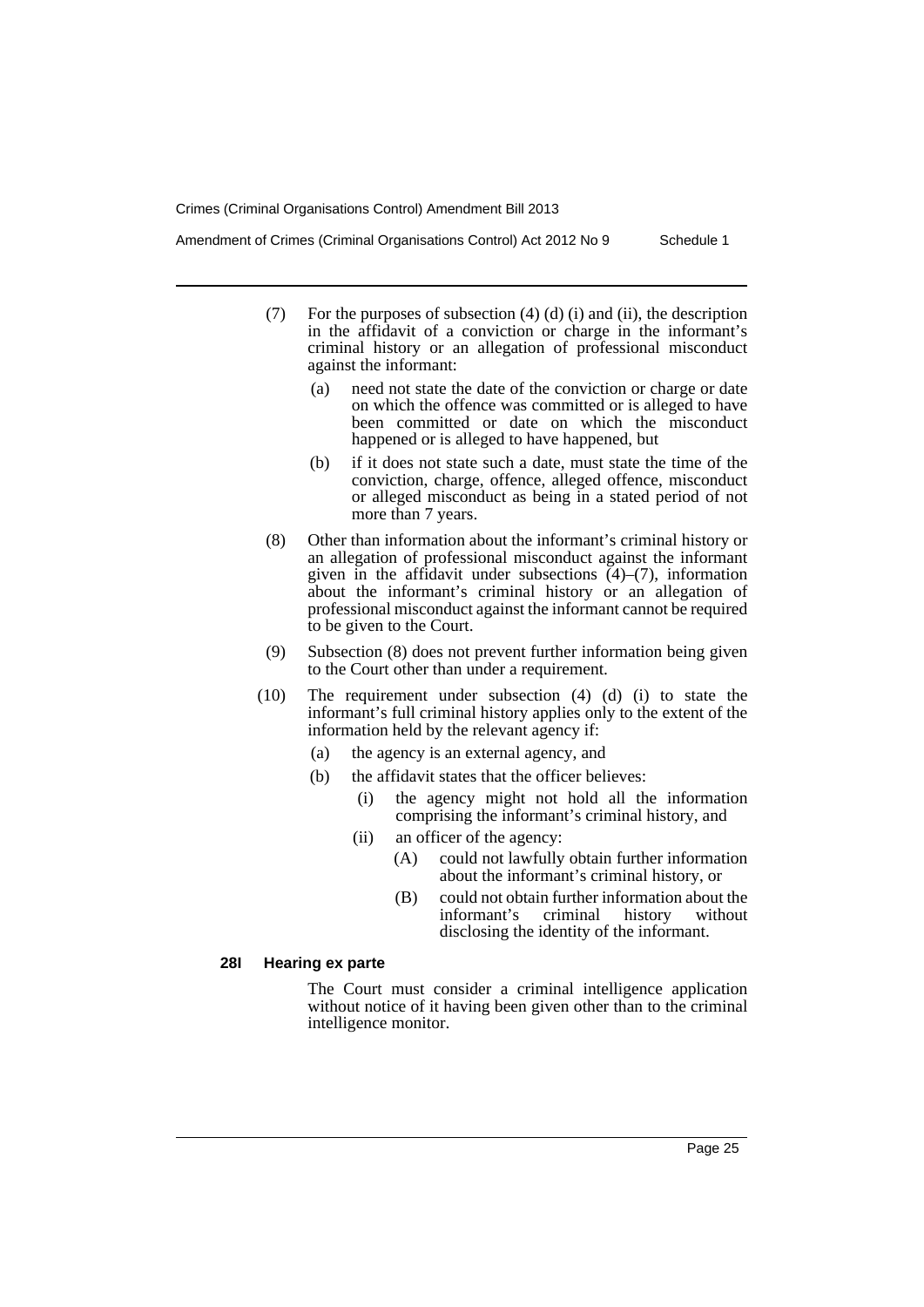Schedule 1 Amendment of Crimes (Criminal Organisations Control) Act 2012 No 9

#### **28J Criminal intelligence application heard first**

- (1) If the Commissioner relies on the relevant information for a substantive application under this Act, the criminal intelligence application must be decided first.
- (2) Subsection (1) applies regardless of when the applications were filed.

#### **28K Special closed hearing**

- (1) The hearing of a criminal intelligence application is a closed hearing to the extent provided under this section.
- (2) To ensure the hearing is closed, the Court must exclude from it all persons or particular persons other than the following:
	- (a) the applicant,
	- (b) the applicant's legal and other representatives,
	- (c) the criminal intelligence monitor,
	- (d) any witness who may be called to give evidence under this Part,
	- (e) court staff necessary for the hearing.
- (3) Before hearing the criminal intelligence application, the Court must give a warning about the confidential nature of the information and the unlawful disclosure offence under section 28T.

## **28L Oral evidence by police officers and officers of external agencies**

- (1) With the Court's leave, a police officer who is not an informant or an officer of an external agency who is not an informant may be called at the hearing to give evidence and be cross-examined by the Court or the criminal intelligence monitor.
- (2) However, no question may be asked of the officer that could lead to the disclosure of any identifying information about an informant.

#### **28M Deciding criminal intelligence application**

- (1) The Court may declare that information is criminal intelligence if the Court is satisfied the information is criminal intelligence.
- (2) In exercising its discretion to declare information to be criminal intelligence, the Court may have regard to whether matters mentioned in section 28B (a) (i)–(iii) outweigh any unfairness to a respondent.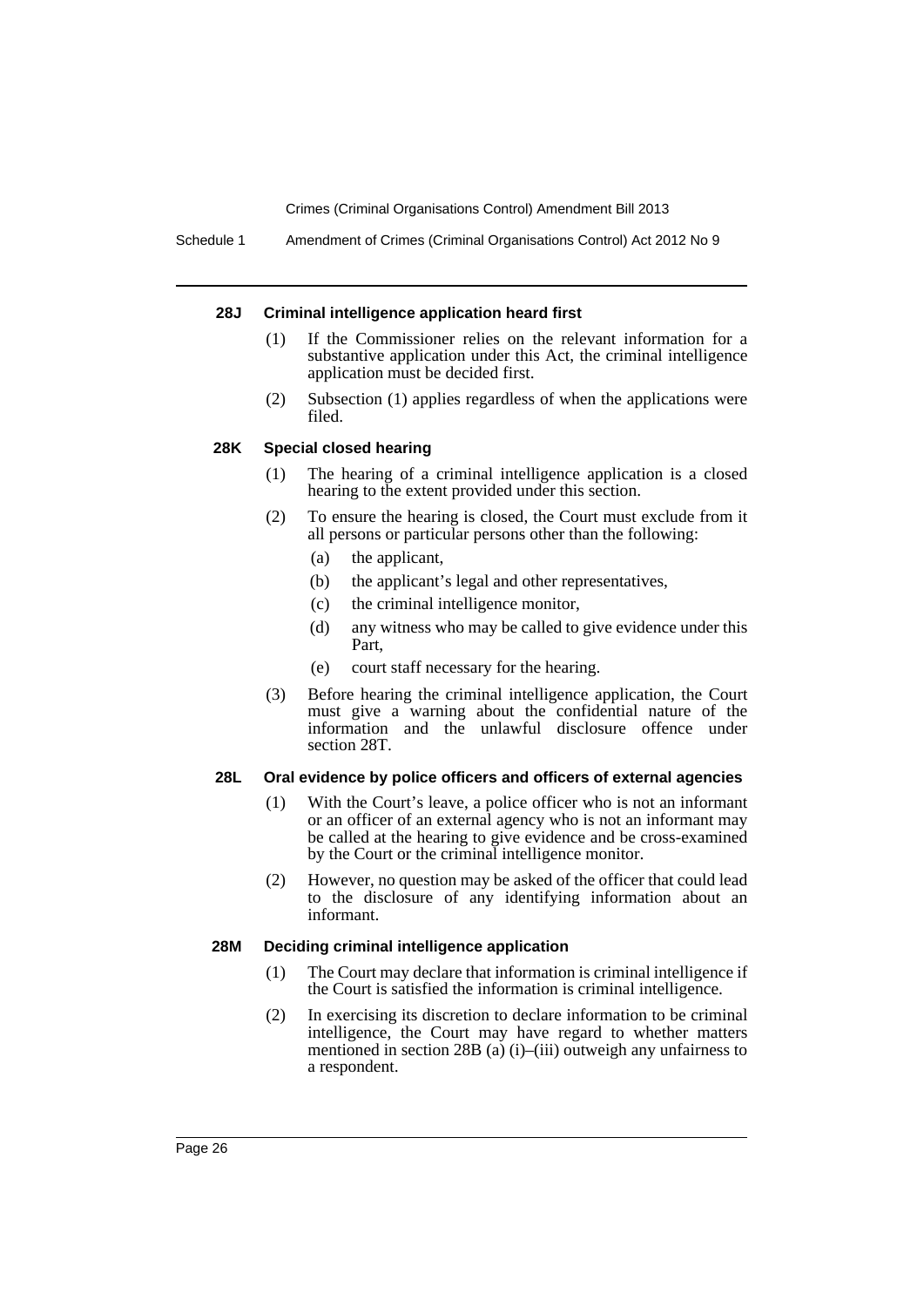Amendment of Crimes (Criminal Organisations Control) Act 2012 No 9 Schedule 1

- (3) Subsection (2) does not limit the matters that the Court may consider in exercising its discretion.
- (4) If the information was provided to the relevant agency by an informant, the Court may not declare that the information is criminal intelligence unless some or all of the information is supported in a material particular by other information before the Court.
- (5) The supporting information mentioned in subsection (4) may be other information before the Court that is declared criminal intelligence or that is the subject of a criminal intelligence application.
- (6) If the Court is not satisfied information is criminal intelligence or proposes to exercise its discretion not to make the declaration, it must, before deciding the application, give the Commissioner an opportunity to withdraw it.
- (7) In this section:

*respondent* means a respondent to any existing or possible substantive application in which the information mentioned in subsection  $(1)$  may be considered.

## **28N Duration of criminal intelligence declaration**

- (1) A criminal intelligence declaration takes effect when it is made.
- (2) A criminal intelligence declaration remains in force until the declaration is revoked.

## **28O Revocation of criminal intelligence declaration**

- (1) The Court may, at any time on application by the Commissioner, revoke a criminal intelligence declaration.
- (2) The application must state:
	- (a) the grounds on which the revocation is sought, and
	- (b) the information supporting the grounds on which the revocation is sought.
- (3) The application must be accompanied by any affidavit the Commissioner intends to rely on at the hearing of the application.
- (4) The Court must consider the application without notice of it having been given other than to the criminal intelligence monitor.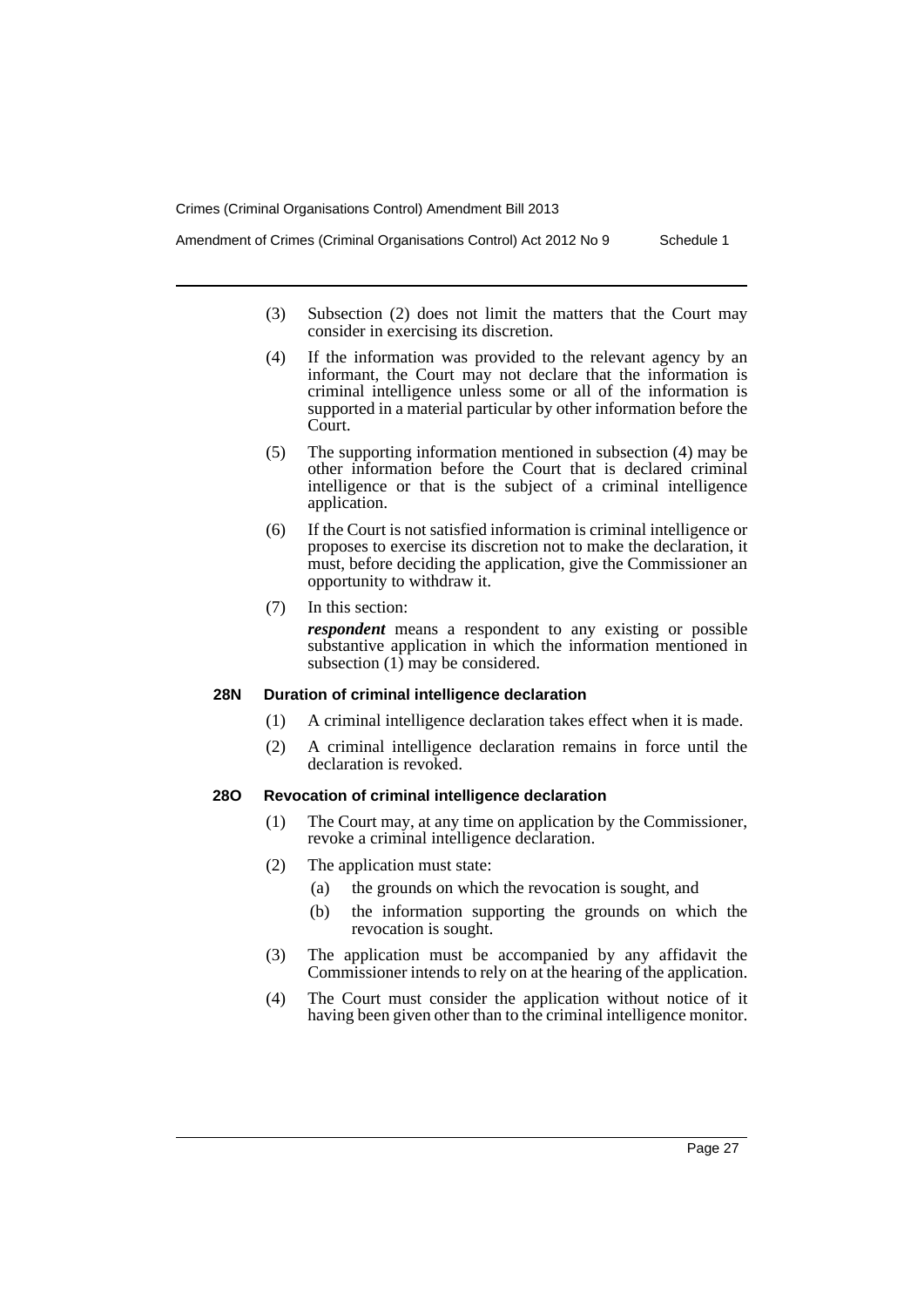Schedule 1 Amendment of Crimes (Criminal Organisations Control) Act 2012 No 9

## **Division 4 Protection of declared criminal intelligence for substantive hearings**

#### **28P Application of Division**

- (1) This Division applies if:
	- (a) a substantive application is filed, and
	- (b) any document filed with the application or filed in support of the application contains declared criminal intelligence.
- (2) If this Division applies to a substantive application, this Division applies as well as any other provision of this Act relating to the application.

#### **28Q Additional matters if informant relied on in substantive hearing**

- (1) This section applies if the declared criminal intelligence was provided to the relevant agency by an informant.
- (2) The informant cannot be called or otherwise required to give evidence.
- (3) The Commissioner must, at any time before the hearing of the substantive application, file an affidavit by an officer of the relevant agency complying with section  $28\text{H}$  (4)–(10).
- (4) The substantive application and affidavits and other material filed with the application need not include any identifying information about the informant and identifying information about the informant cannot otherwise be required to be given to the Court.

#### **28R Special closed hearing for consideration of intelligence**

- (1) The Court must order any part of the hearing of the substantive application in which the declared criminal intelligence is to be considered (the *relevant part*) to be a closed hearing to the extent provided under this section.
- (2) The Court must exclude from the relevant part all persons or particular persons other than the following:
	- (a) the Commissioner,
	- (b) a police officer,
	- (c) an officer of an external agency from which the Commissioner obtained any of the declared criminal intelligence,
	- (d) the Commissioner's legal representatives and nominees,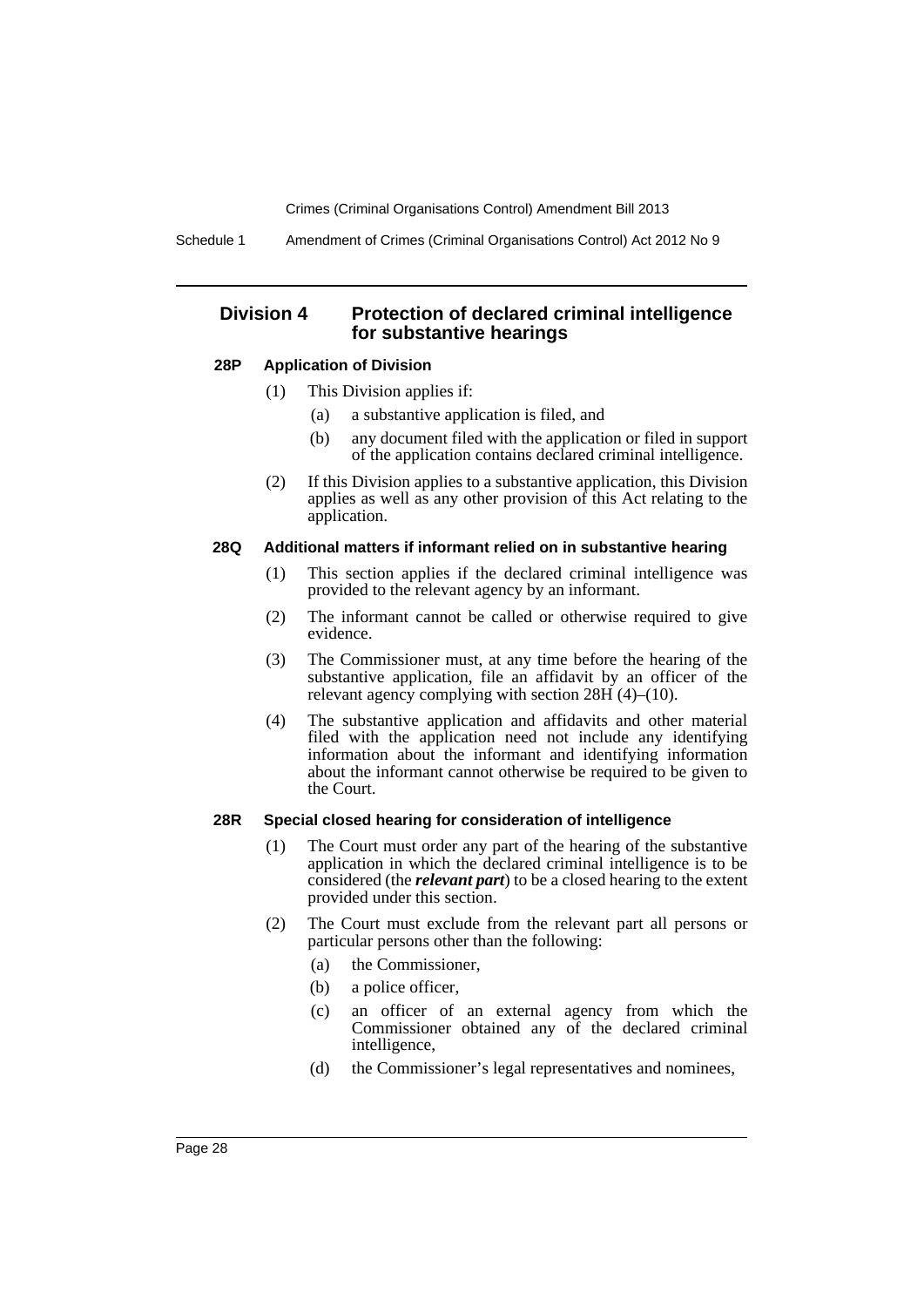- Amendment of Crimes (Criminal Organisations Control) Act 2012 No 9 Schedule 1
	- (e) the criminal intelligence monitor,
	- (f) court staff necessary for the hearing.
	- (3) Before the relevant part starts, the Court must give a warning about the confidential nature of the declared criminal intelligence and the unlawful disclosure offence under section 28T.

#### **28S Oral evidence by police officers and officers of external agencies**

- (1) A police officer who is not an informant or an officer of an external agency who is not an informant may be:
	- (a) called at the hearing of the substantive application to give evidence including or about the declared criminal intelligence, and
	- (b) cross-examined by the Court or the criminal intelligence monitor.
- (2) However, no question may be asked of the officer or the monitor that could lead to the disclosure of any identifying information about an informant.

## **Division 5 Protection from unlawful disclosure**

#### **28T Unlawful disclosure of criminal intelligence or information in informant affidavit**

- (1) This section applies to any of the following:
	- (a) information that is or has ever been the subject of a criminal intelligence application,
	- (b) information contained in an informant affidavit,
	- (c) declared criminal intelligence, the declaration for which has not been revoked.
- (2) A person must not disclose the information or intelligence unless the disclosure is:
	- (a) made with lawful authority or excuse, or
	- (b) made only to the extent necessary to perform the person's functions under or relating to this Act, or
	- (c) if the information is in an informant affidavit—by the informant the subject of the affidavit.

Maximum penalty: 100 penalty units or imprisonment for 12 months, or both.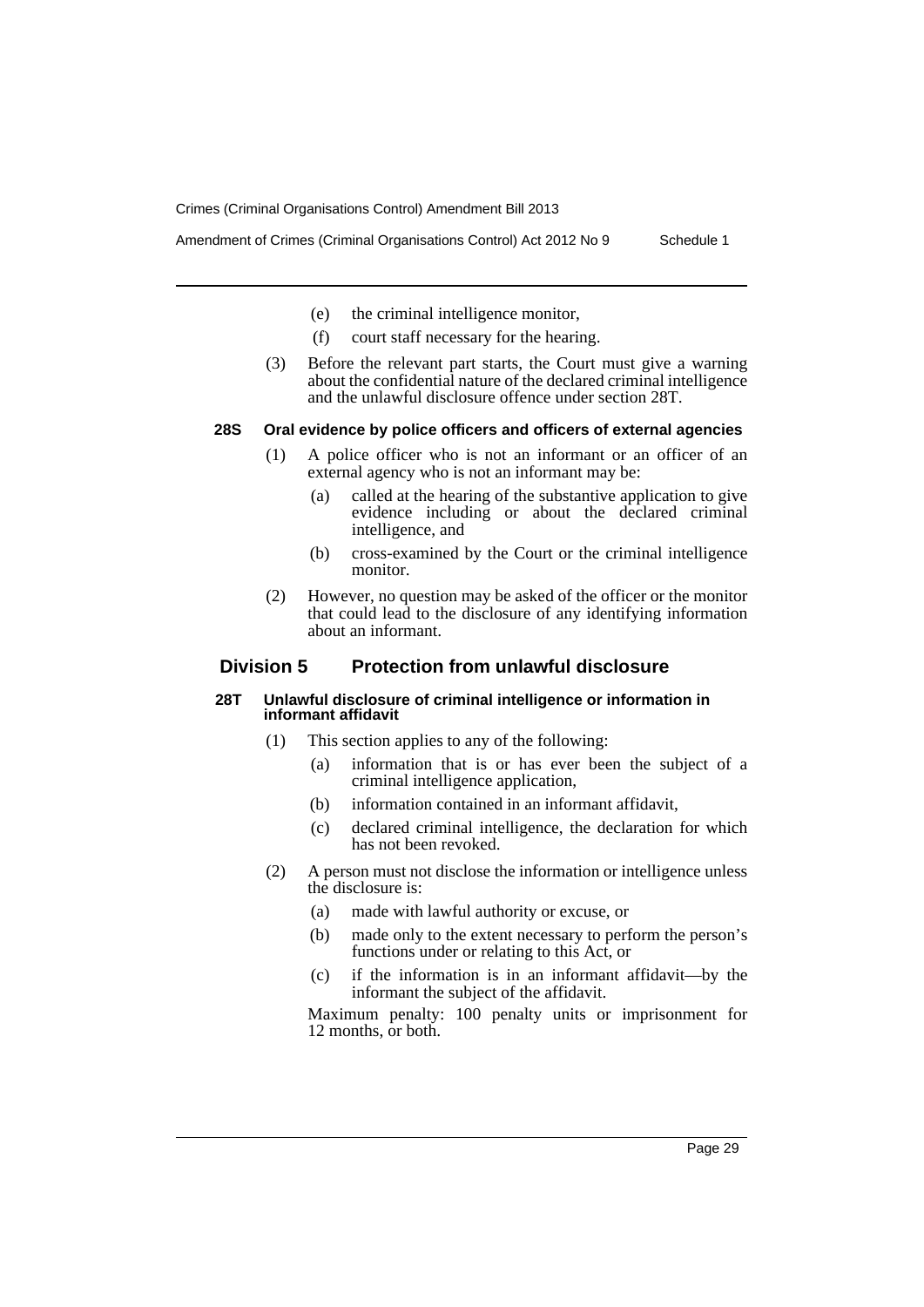Schedule 1 Amendment of Crimes (Criminal Organisations Control) Act 2012 No 9

- (3) It is a defence to an offence against subsection (2) for the defendant to prove:
	- (a) the information or intelligence was publicly available when the disclosure was made, or
	- (b) that when the disclosure was made the defendant had an honest and reasonable but mistaken belief that the information or intelligence was not criminal intelligence.
- (4) For the purposes of subsection (3) (b), it is not reasonable for the defendant to hold the belief if the defendant received a warning by the Court under this Part for the information or intelligence.

## **28U Registrar to secure information**

- (1) The registrar of the Court must seal the following documents and store them in a secure place immediately upon their filing:
	- (a) a criminal intelligence application or any document filed in support of the application,
	- (b) any document containing declared criminal intelligence filed with or in support of a substantive application,
	- (c) any informant affidavit.
- (2) The *State Records Act 1998* does not apply to the documents.
- (3) The documents must not be made available for inspection by anyone other than:
	- (a) the registrar, or
	- (b) the presiding judge or judge's associate (or a judge hearing an appeal or that judge's associate), or
	- (c) the criminal intelligence monitor, or
	- (d) a person conducting a review under Part 4, the Attorney General or a person to whom the Commissioner or the Attorney General authorises disclosure.
- (4) However, the criminal intelligence monitor cannot inspect any part of the documents to the extent they disclose any identifying information about an informant.
- (5) The registrar may:
	- (a) make electronic copies of the documents on a storage device, and
	- (b) after the end day for the application:
		- (i) return the documents that have been copied to the Commissioner, and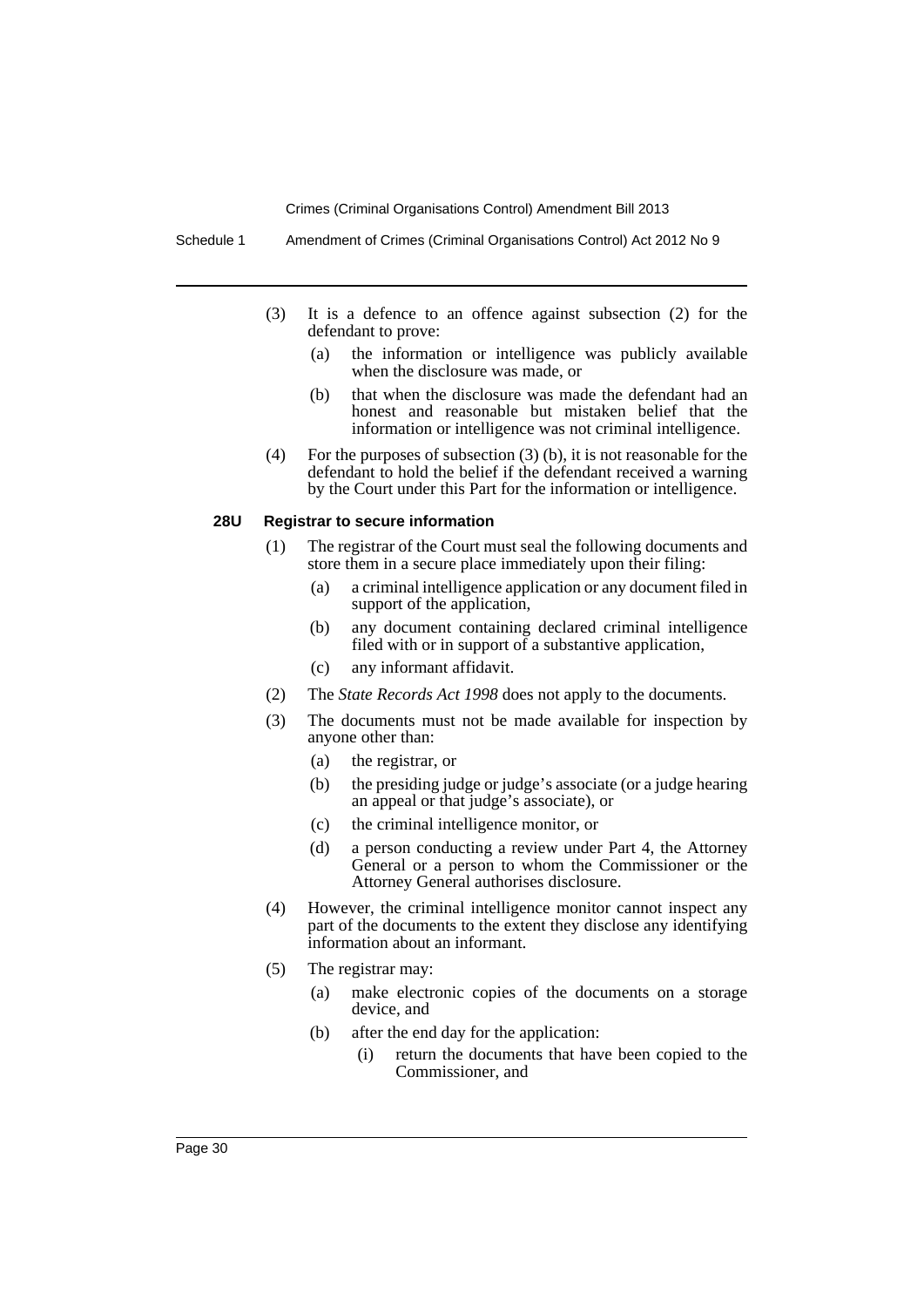Amendment of Crimes (Criminal Organisations Control) Act 2012 No 9 Schedule 1

(ii) store the storage device, unconnected to any

(6) This section applies even if the application concerned is withdrawn or dismissed.

computer, in a secure place.

- (7) This section ceases to apply if the criminal intelligence declaration concerned is revoked.
- (8) In this section:

*end day*, for the application, means:

- (a) if the application ends before it is decided—the day the application ends, or
- (b) if the application is decided:
	- (i) the last day on which an appeal may be made against the decision, or
	- (ii) if an appeal is made against the decision, the day the appeal ends.

*storage device* does not include a device that is a computer hard drive or other permanent part of a computer.

## **[10] Section 28 Criminal intelligence**

Omit the section.

## **[11] Section 29 Protected submission**

Omit the section.

#### **[12] Section 31 Attorney General to be notified**

Omit "Part 2 or 3" from section 31 (1). Insert instead "Part 2, 3 or 3B".

### **[13] Section 32A**

Insert after section 32:

#### **32A Hearsay evidence**

- (1) Information that is declared by the Court under Part 3B to be criminal intelligence may be admitted in evidence in proceedings before the Court under Part 2 or 3 despite any rule relating to the admission of hearsay evidence.
- (2) However, this section does not affect any rule or inherent jurisdiction of the Court with respect to the relevance or probative value of evidence or to procedural fairness.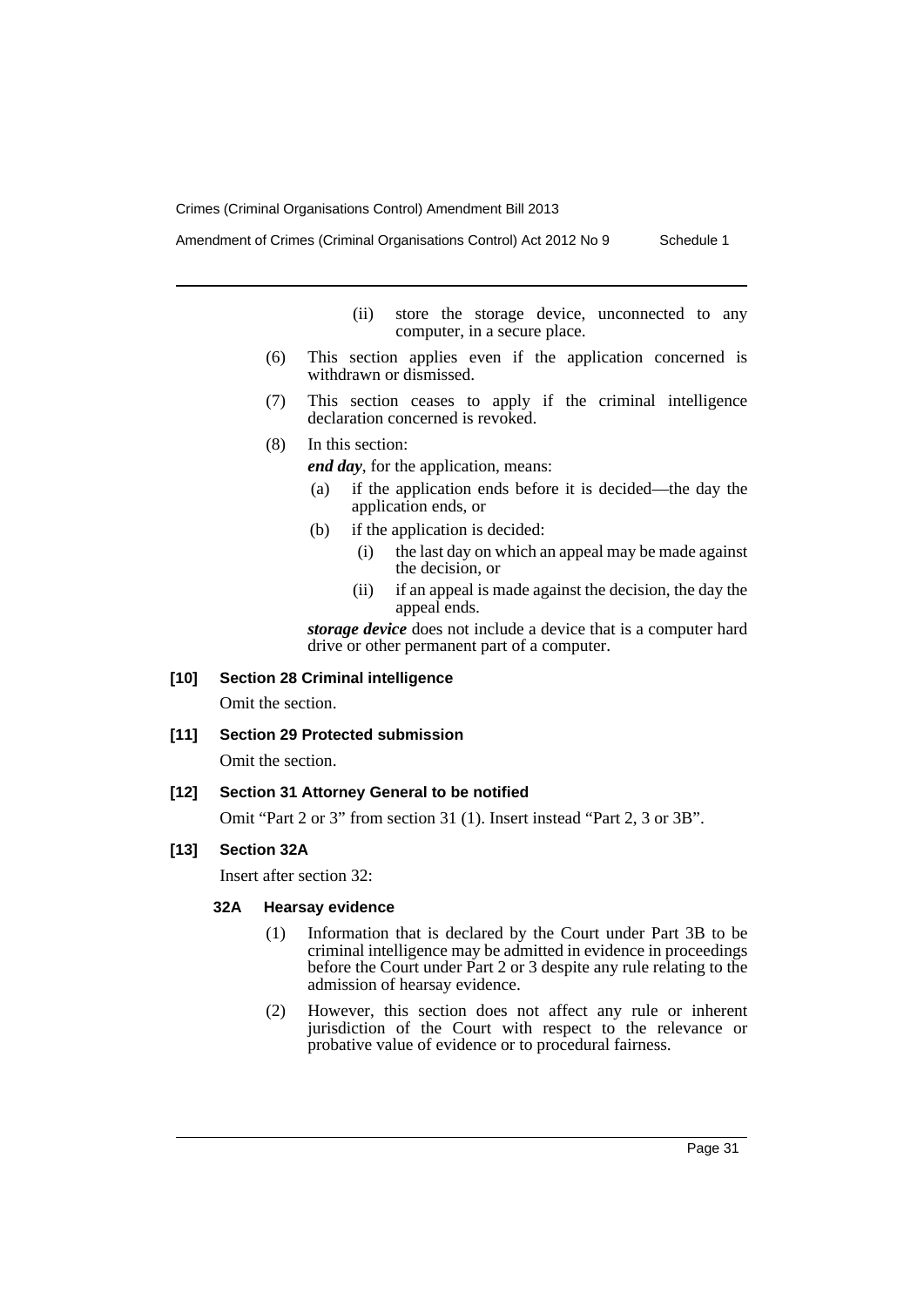Schedule 1 Amendment of Crimes (Criminal Organisations Control) Act 2012 No 9

#### **[14] Section 36 Proceedings for offences**

Omit the note to the section. Insert instead:

**Note.** Offences under section 26 (1A) or (1B) or 26A remain indictable offences. Chapter 5 of the *Criminal Procedure Act 1986* requires those offences to be dealt with summarily unless the prosecutor or defendant elects to have them dealt with on indictment.

#### **[15] Sections 37A and 37B**

Insert after section 37:

### **37A Service of public notice**

- (1) This section applies if service by the Commissioner of an application or other thing by public notice is required.
- (2) For service by public notice to be effective, the Commissioner must publish a notice in a newspaper circulating throughout the State.
- (3) The notice need only state the following:
	- (a) the general nature of the application or other thing,
	- (b) details to the extent practicable of the respondent or other person for whom the notice was made,
	- (c) how copies of any relevant affidavit or other material may be obtained or read.

#### **37B Costs**

- (1) Each party to a proceeding for a declaration (or revocation of a declaration) under Part 2 must bear the party's own costs for the proceeding.
- (2) However, the Court may award costs against a party who makes an application the Court considers frivolous or vexatious.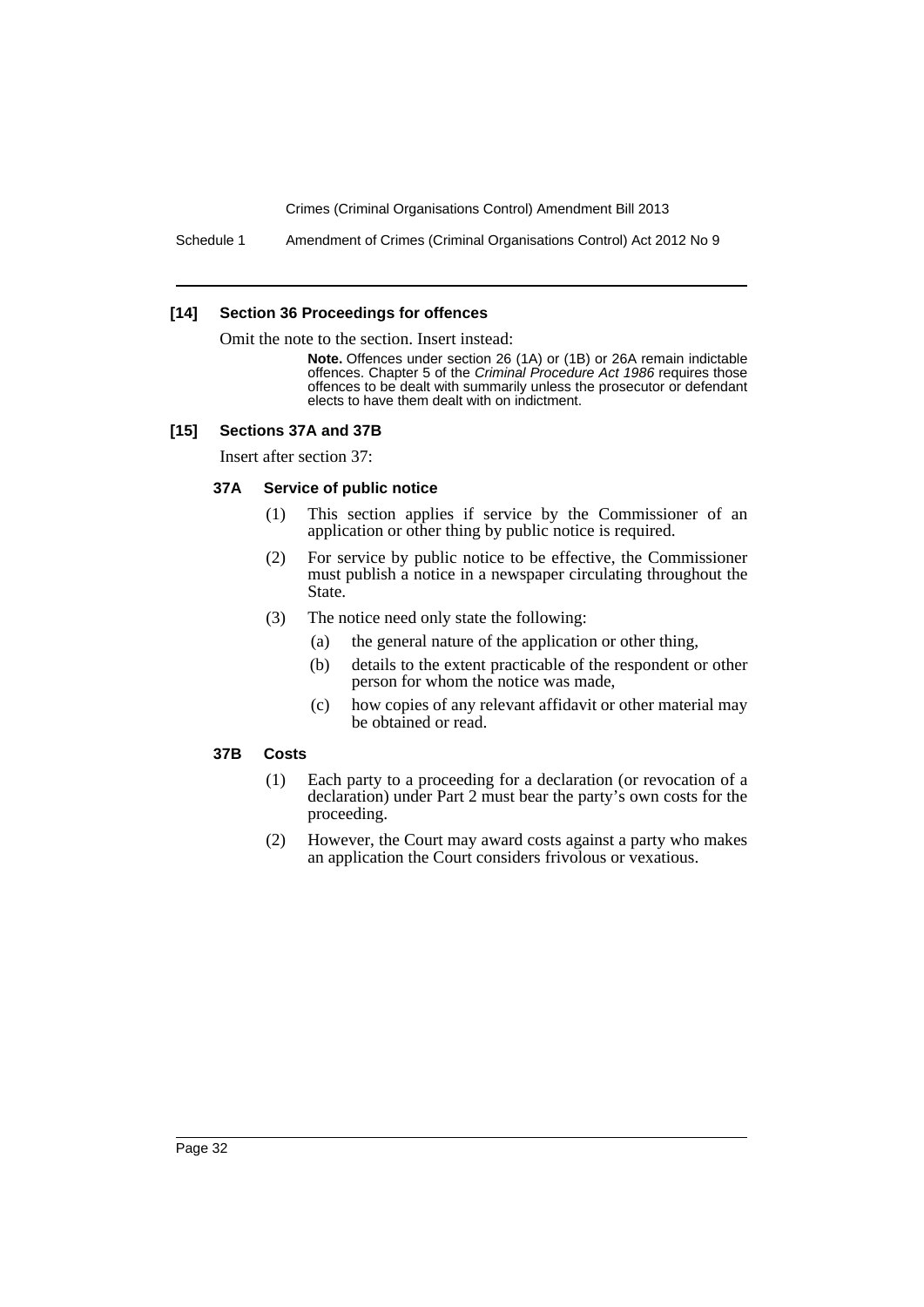Consequential amendment of other Acts **Schedule 2** Schedule 2

# <span id="page-34-0"></span>**Schedule 2 Consequential amendment of other Acts**

## **2.1 Commercial Agents and Private Inquiry Agents Act 2004 No 70**

#### **Section 4 Definitions**

Insert ", or declared by the Supreme Court under that Act to be criminal intelligence" after "*2012*" in the definition of *criminal intelligence* in section  $4(1)$ .

## **2.2 Liquor Act 2007 No 90**

## **Section 4 Definitions**

Insert ", or declared by the Supreme Court under that Act to be criminal intelligence" after "*2012*" in the definition of *criminal intelligence* in section  $4(1)$ .

## **2.3 Motor Dealers Act 1974 No 52**

#### **Section 4 Definitions**

Insert ", or declared by the Supreme Court under that Act to be criminal intelligence" after "2012" in the definition of *criminal intelligence* in section  $4(1)$ .

## **2.4 Motor Vehicle Repairs Act 1980 No 71**

#### **Section 4 Definitions**

Insert ", or declared by the Supreme Court under that Act to be criminal intelligence" after "*2012*" in the definition of *criminal intelligence* in section  $4(1)$ .

## **2.5 Pawnbrokers and Second-hand Dealers Act 1996 No 13**

#### **Section 3 Definitions**

Insert ", or declared by the Supreme Court under that Act to be criminal intelligence" after "*2012*" in the definition of *criminal intelligence* in section  $3(1)$ .